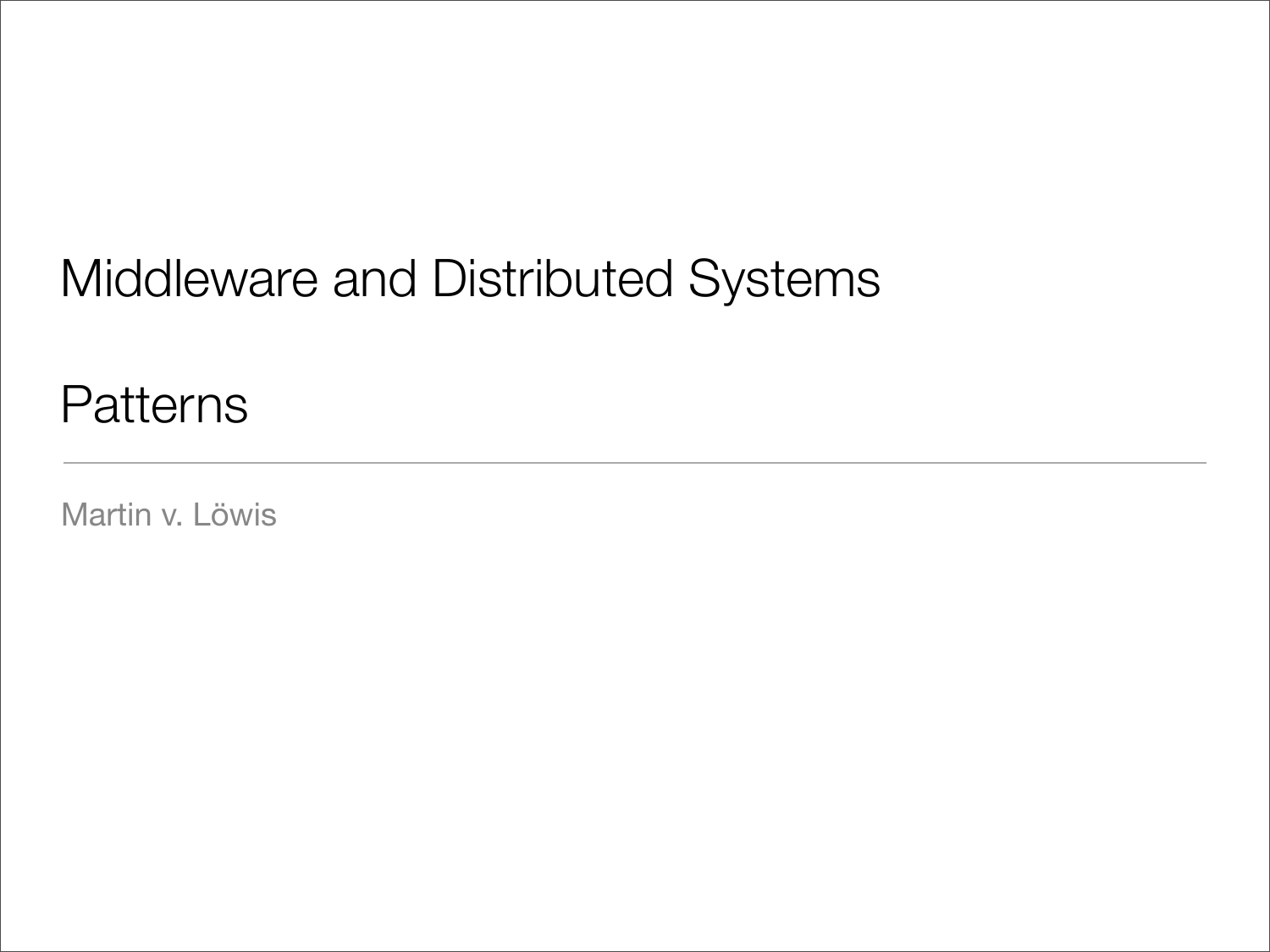#### Broker

- Buschmann et.al.: A System of Patterns
- Architectural Pattern
- six components: clients, servers, brokers, bridges, client-side proxies, serverside proxies
- responsibility of broker: (un)register servers, offer APIs, transfer messages, error recovery, interoperate with other brokers through bridges, locate servers
- CORBA: What is the ORB?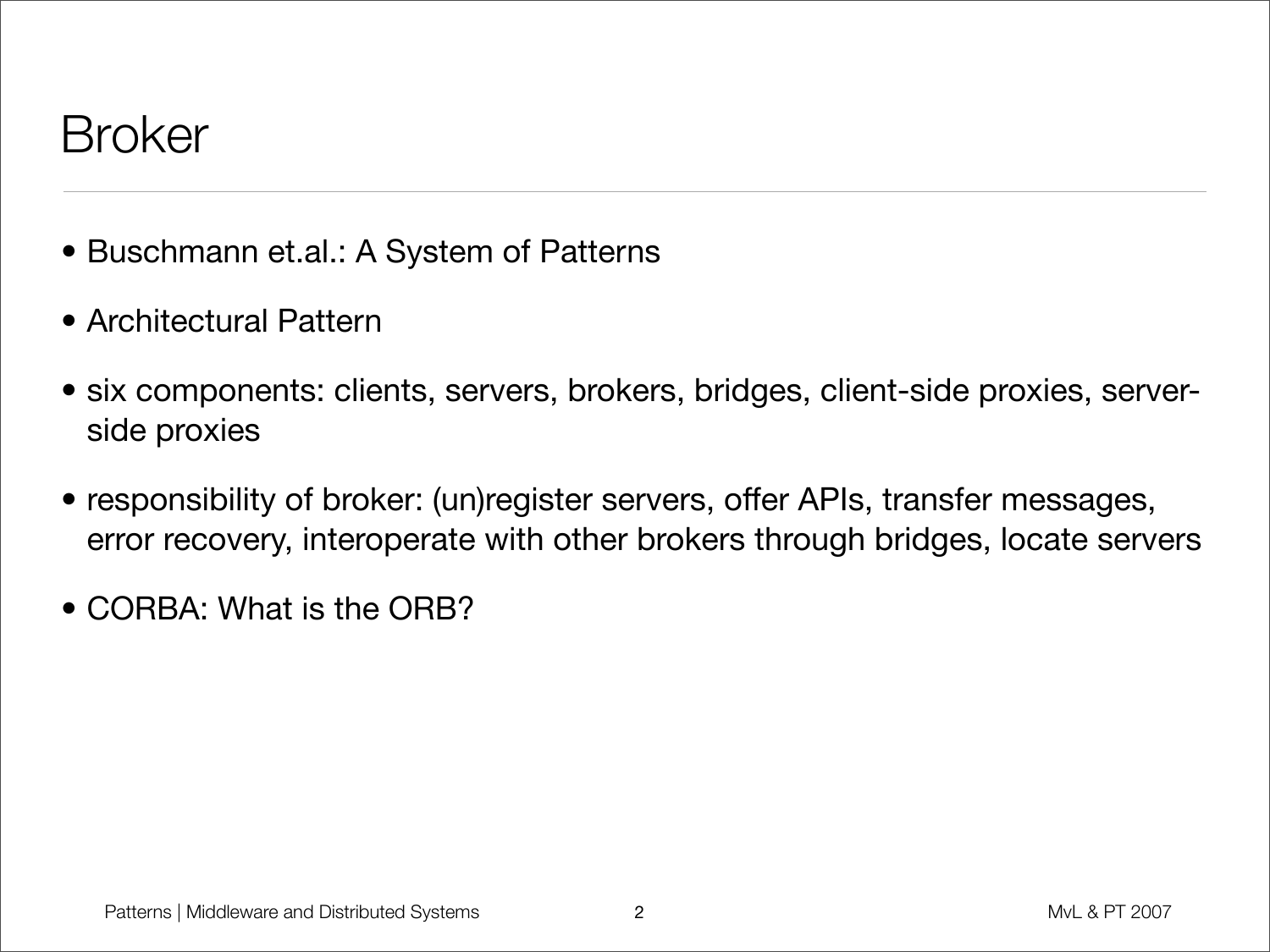# ORB: Connection Management

- Network transparency: clients should not need to explicitly establish and close network connections
- Implicit binding: ORB creates connection on first request
- Connection reuse: multiple requests to same server object should use the same TCP connection
- Connection multiplexing: multiple stub objects referring to remote objects of the same server should reuse
- Connection re-establishment of broken connections
- Location forwarding: invoking a request might result in a location-forward error
- Connection shutdown: "idle" connections should be closed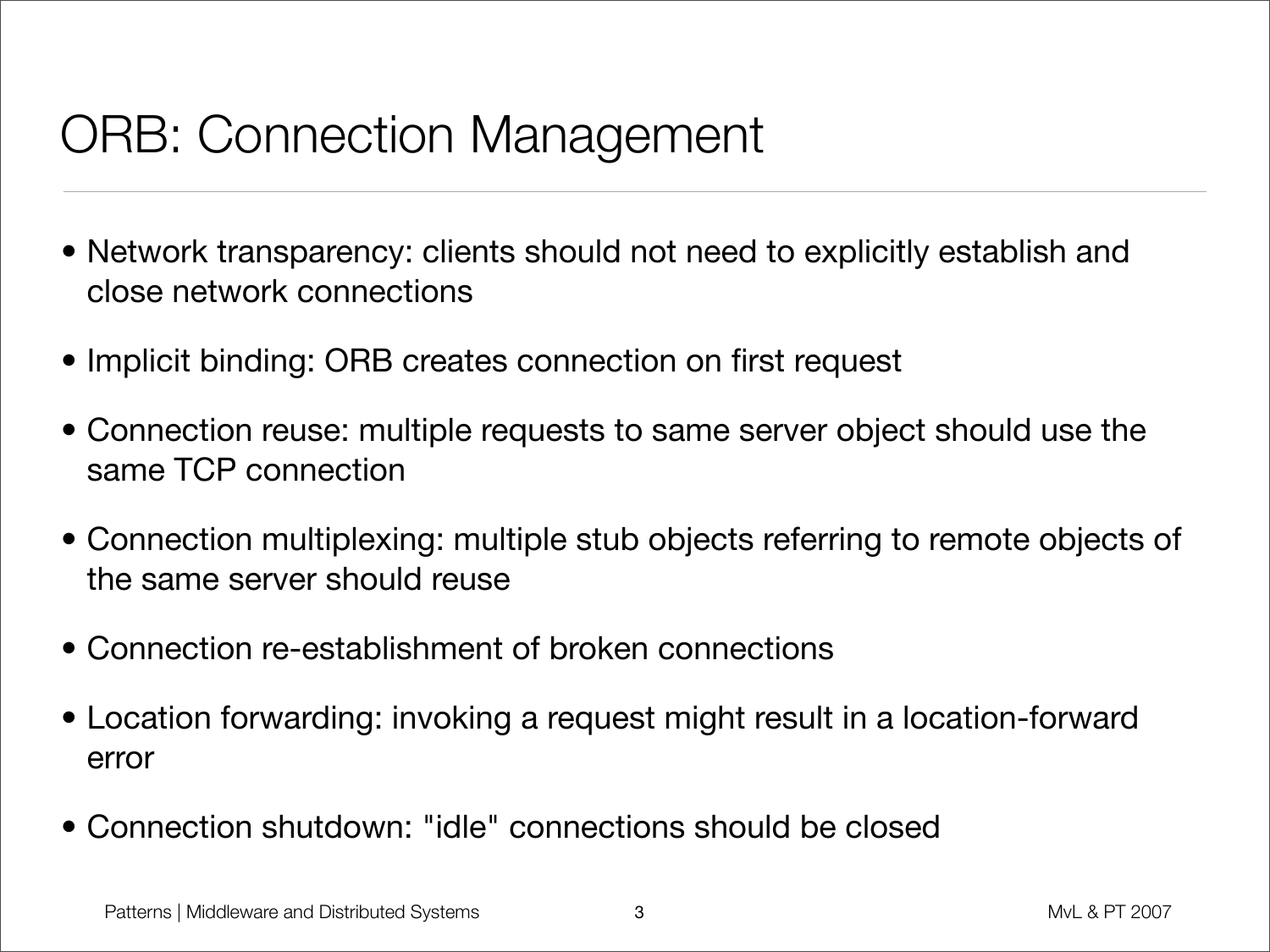## Connection Shutdown

- Problem: Either client or server may need to close a connection to reclaim OS resources
- Client can shutdown at any time, but shouldn't if it still waits for a response (connection won't be idle)
- Server should not shutdown while processing requests
	- Problem: what if requests are still in transit?
	- CloseConnection: Server indicates that no request is known at the time of closing
		- Client can abort all requests with COMPLETED\_NO, or retry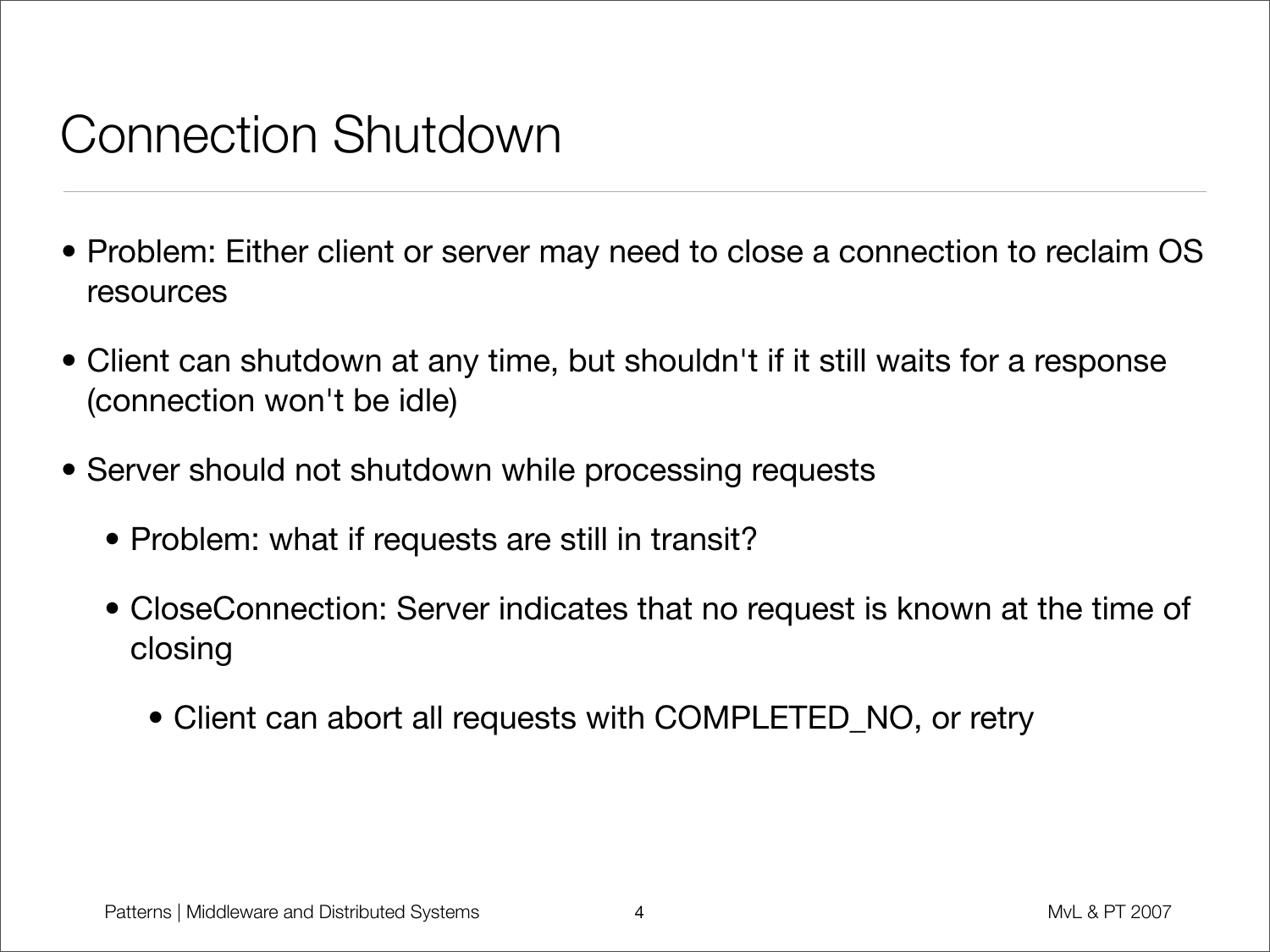

- Gamma et.al.: Design Patterns
- Control access to an object using another proxy object
- RPC: Proxy delegates operation to remote object
	- buffer management
	- marshalling
	- access to connection management
	- blocking operations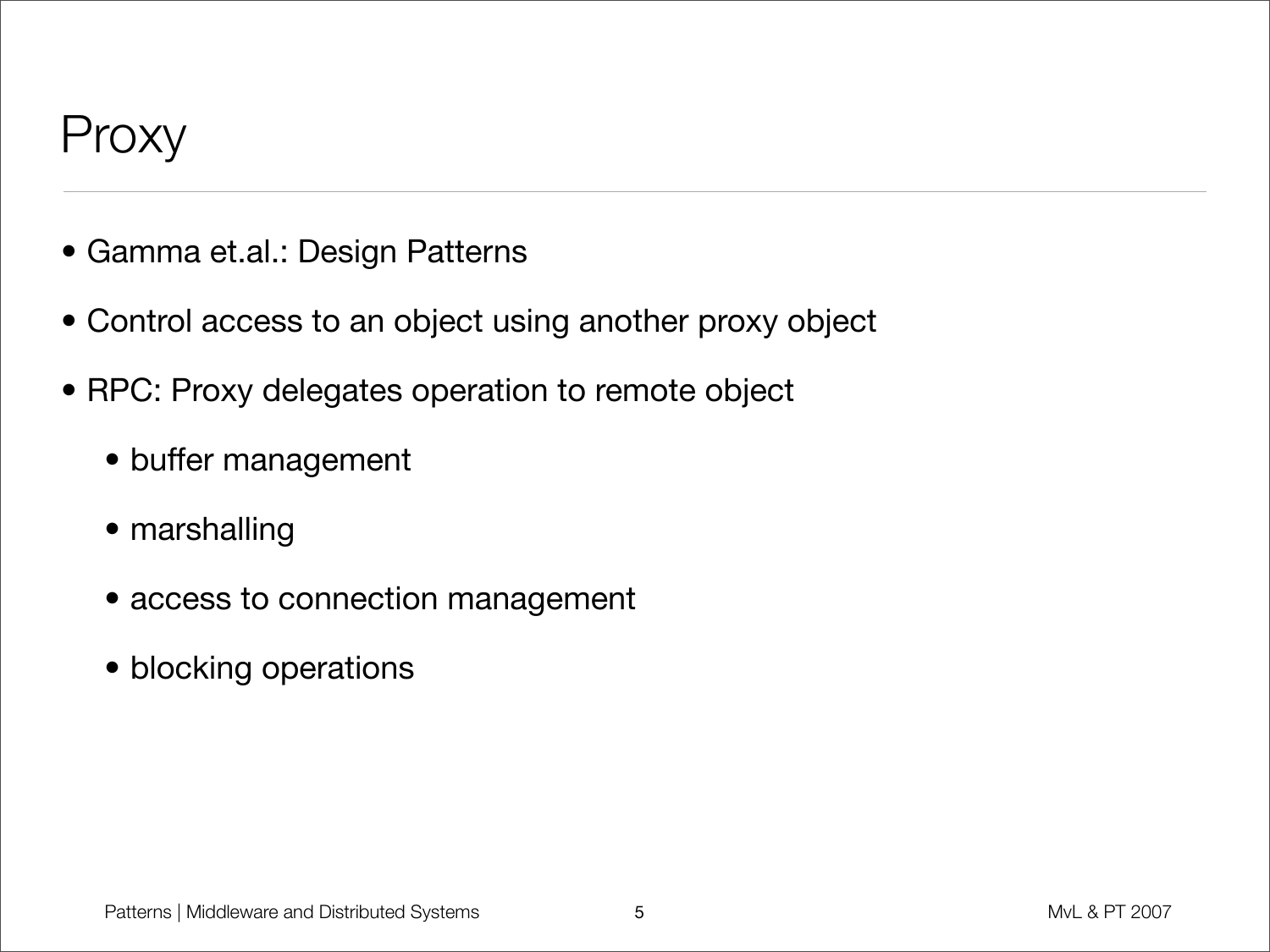# Proxy: Marshalling

- Issues:
	- Avoid copying
	- Deal with alignment
	- Deal with endianness
	- Time vs. size
- Demo: Fnorb, ORBit, Mico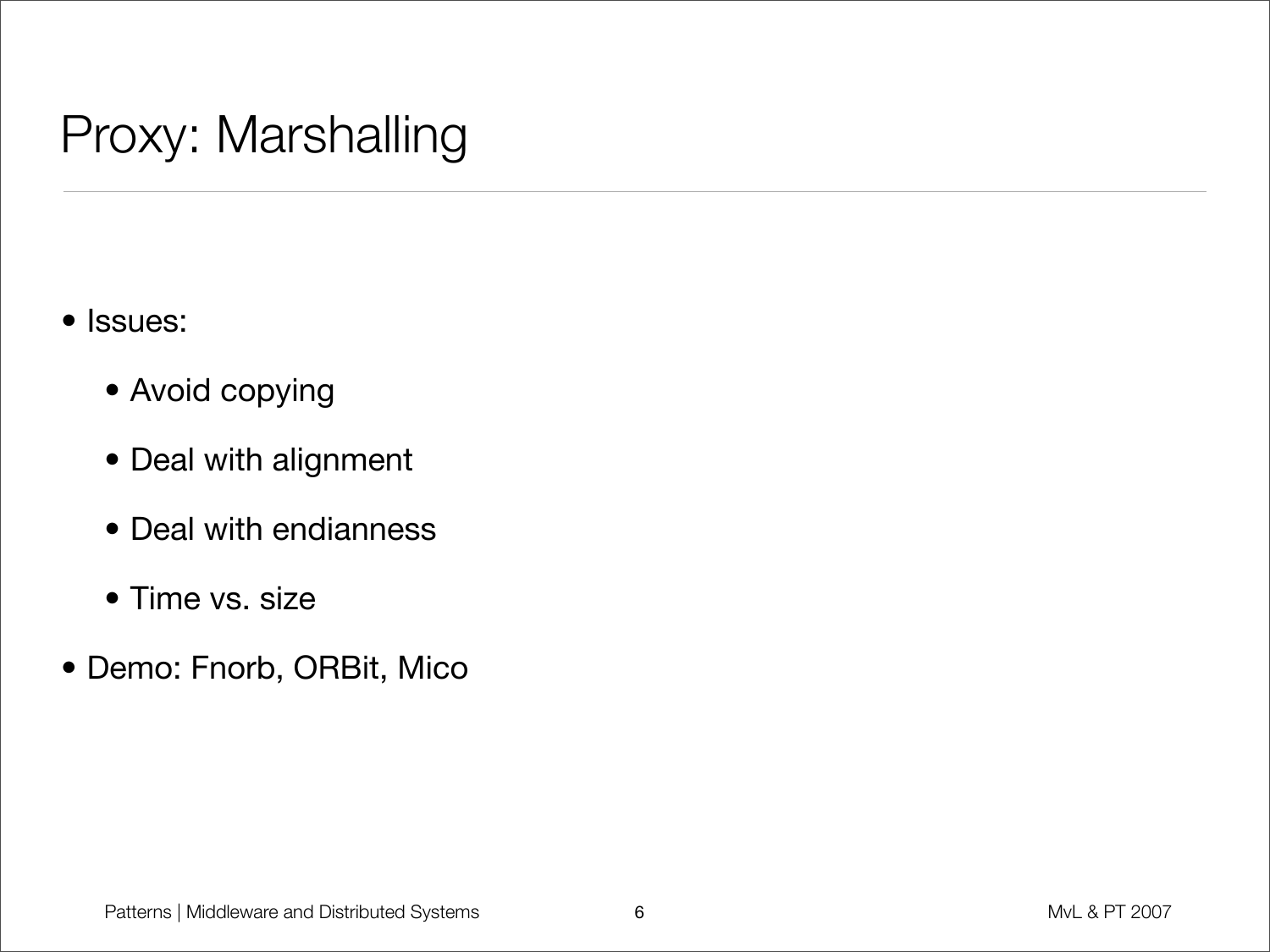#### Adapter

- Gamma et.al.
- Adjust interface of a class to another one, expected by the client
- CORBA: Object Adapter (OA) is it an adapter?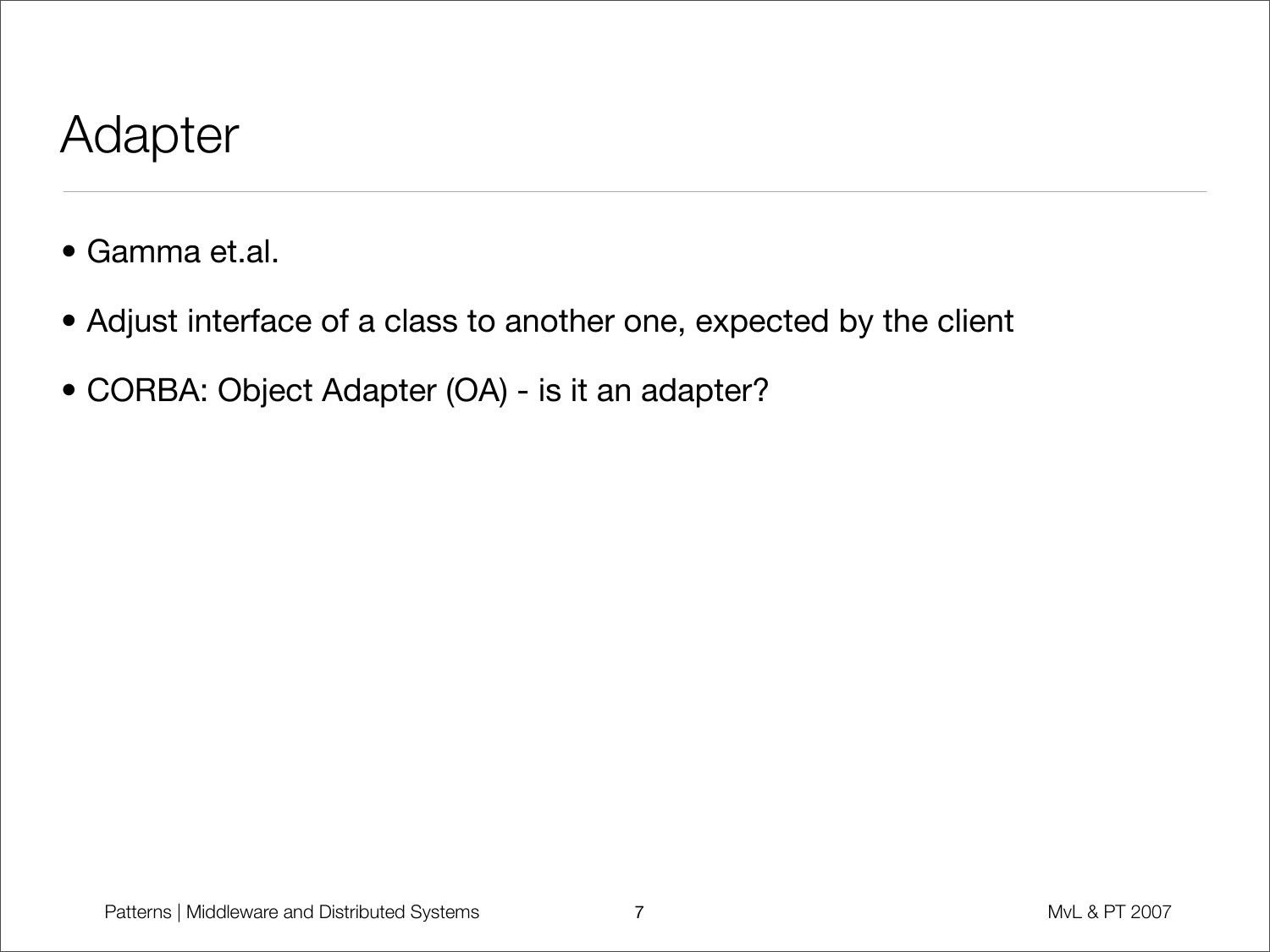#### Adapter: Dispatching

- Skeleton: Adapter between ORB and object implementation (servant)
- Unmarshalling of parameters
	- CORBA: can only unmarshal parameters once operation name is known
- Invocation of method
	- Implementation of interface by inheritance from skeleton: interface methods are abstract in skeleton class
- Demo: Fnorb, ORBit, Mico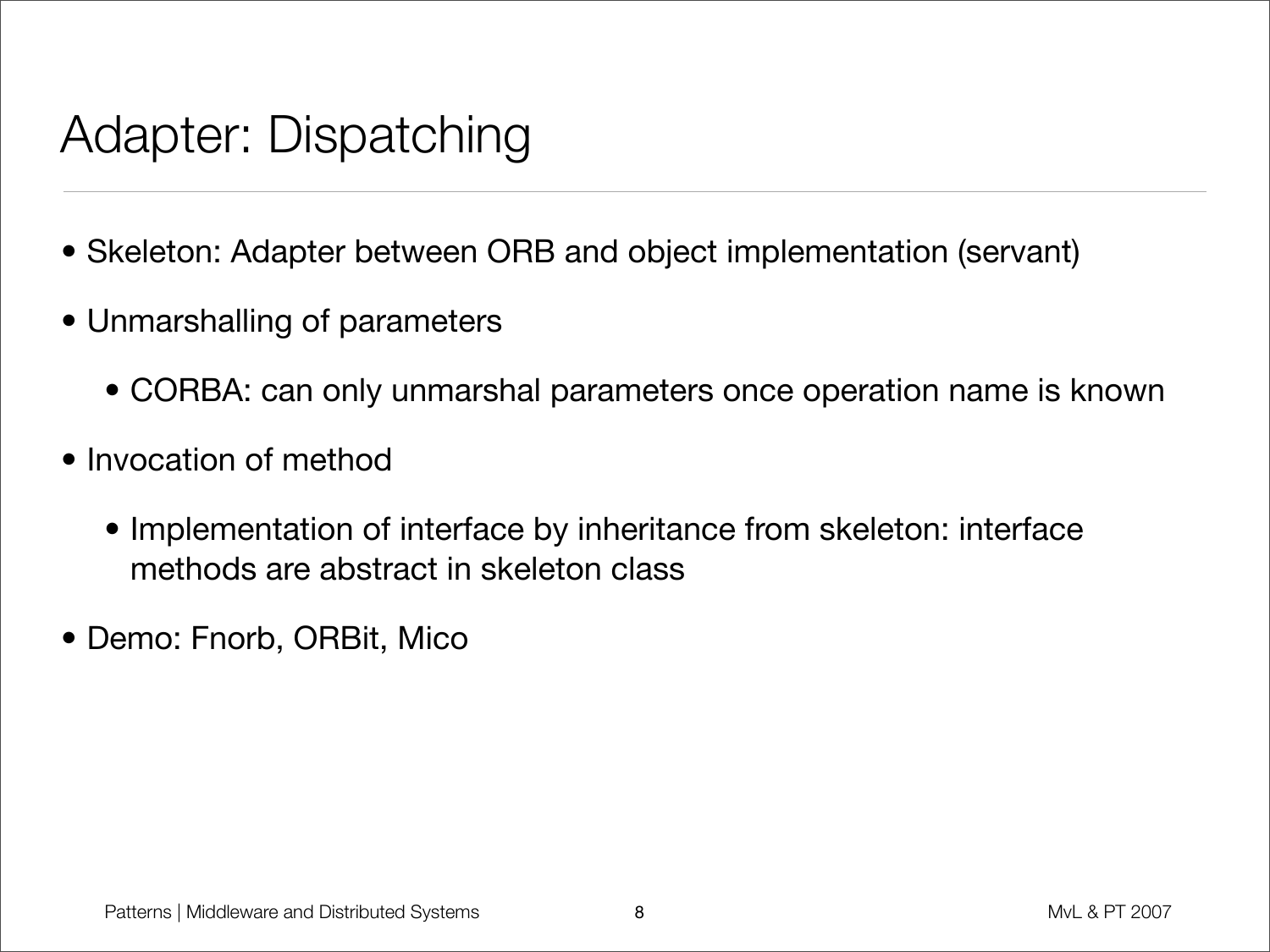#### Portable Object Adapter

Replaces Basic Object Adapter (BOA) of CORBA 2.1. It specifies details of object activation (broker pattern), and allows, in a flexible way

- to assign object references to servants
- to transparently "activate" of servants
- to assign "policies" to servants

The definition of the POA interfaces itself is in IDL:

- POA interfaces are "local" interfaces
- C<sub>++</sub> implementation objects (servants) have the IDL type native
	- Implementations inherit from specified base class (adapter pattern)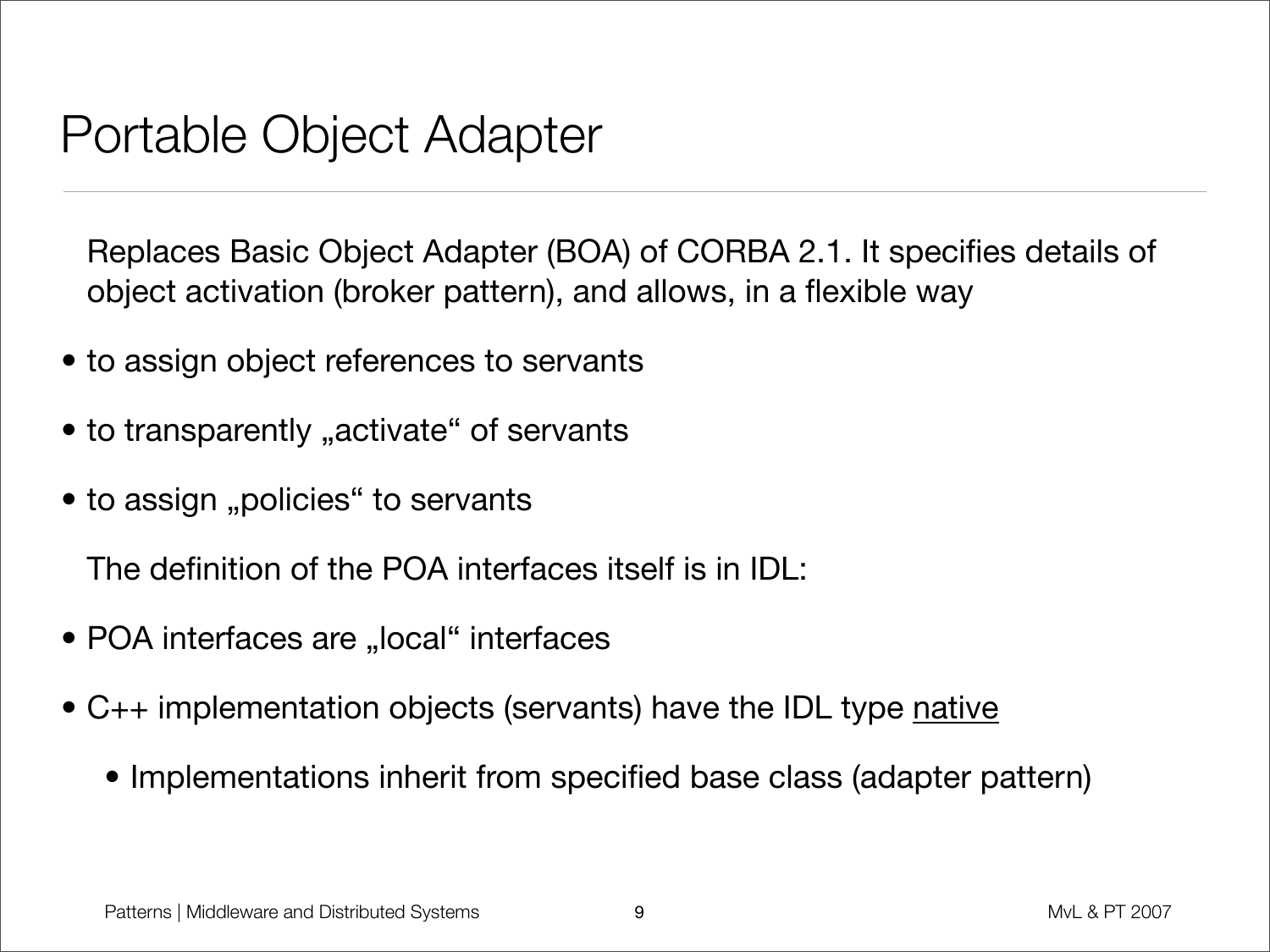## Flow of Incoming Requests

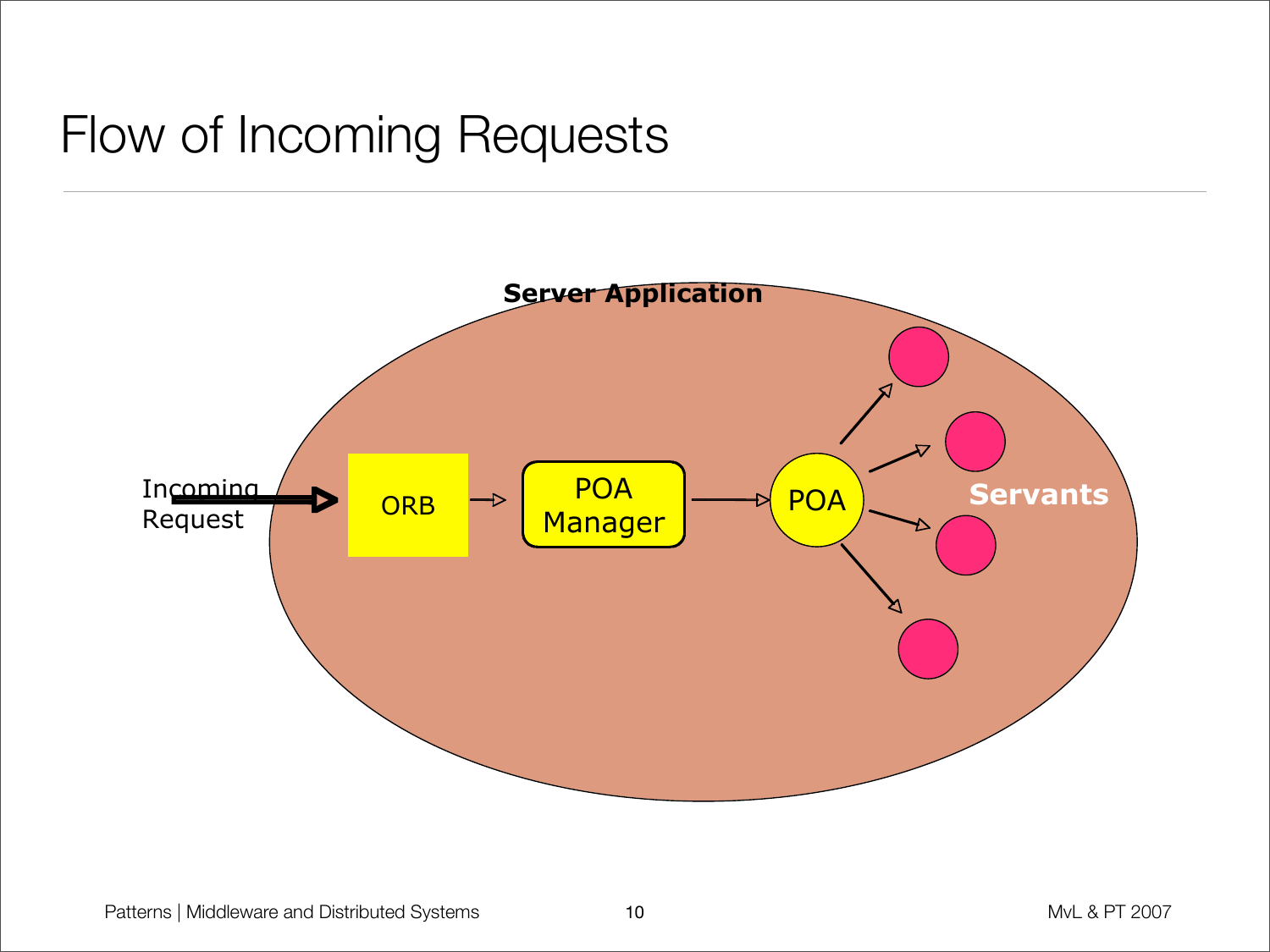### POA Features

- Provide unique programming interface for servant development across implementations and languages
- Provide support for transparent activation of objects
- Allow a single servant to support multiple object identities simultaneously
- Allow multiple distinct instances of the POA to exist in one server
- Provide support for transient objects with minimal programming effort and overhead
- Provide support for implicit activation of servants with POA-allocated object ids
- Allow object implementations to be maximally responsible for an objects behaviour.
- Provide an extensible mechanism for associating policy information with objects implemented in a POA.
- Allow programmers to construct object implementations that inherit from static skeleton classes, generated by IDL compilers, or a DSI implementation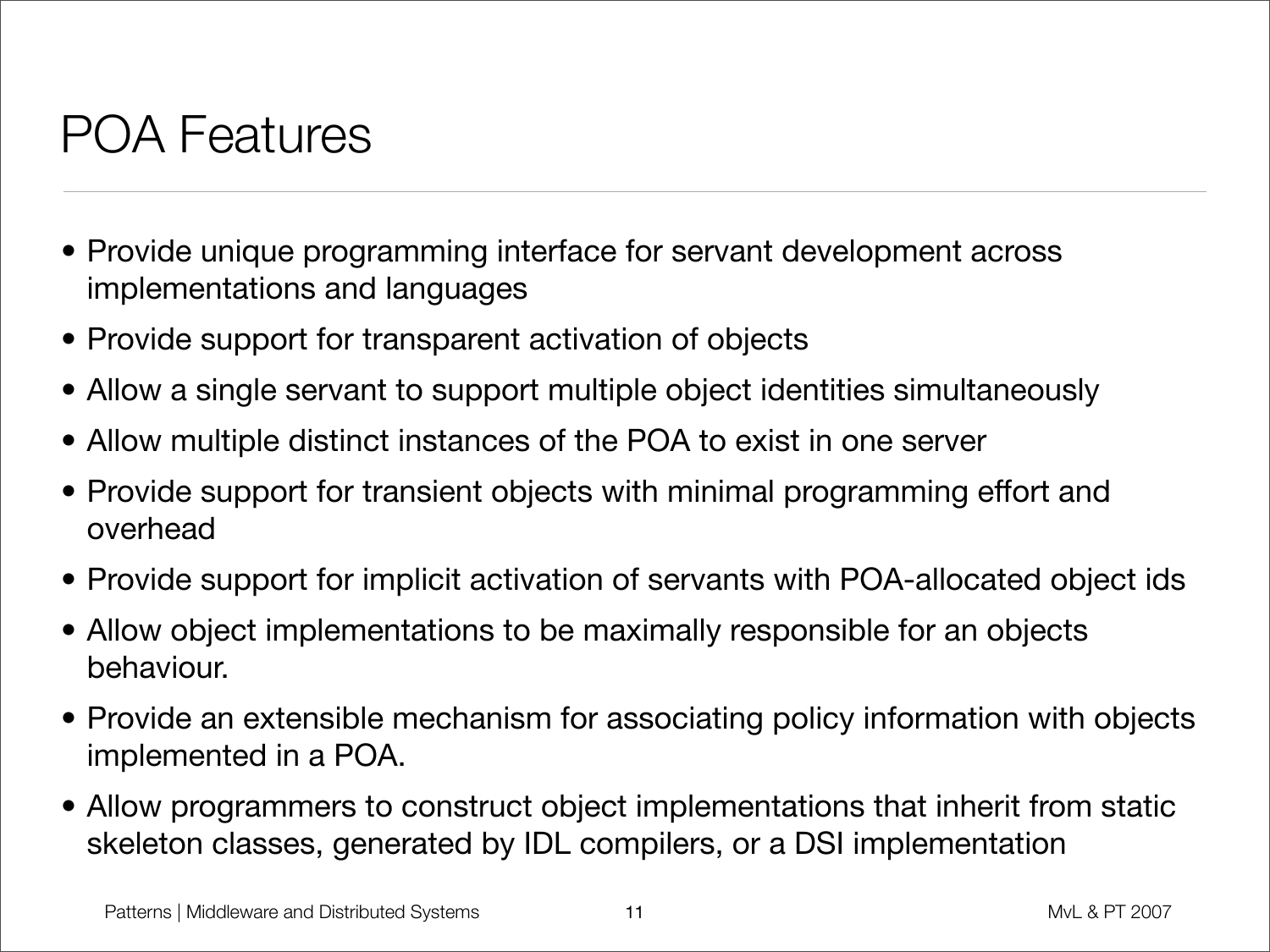#### POA Architecture

- Servant: Implementation object, determines run-time semantics of one or more CORBA objects
- ObjectID: unique identification of object within a POA (type: sequence<octet>)
- Active Object Map: table associating ObjectID values and servants
- Incarnate: The action of creating or specifying a servant for a given ObjectID
- Etherealize: The action of detaching a servant from an ObjectID
- Default Servant: Servant that is associated with all ObjectID values not mentioned in the active object map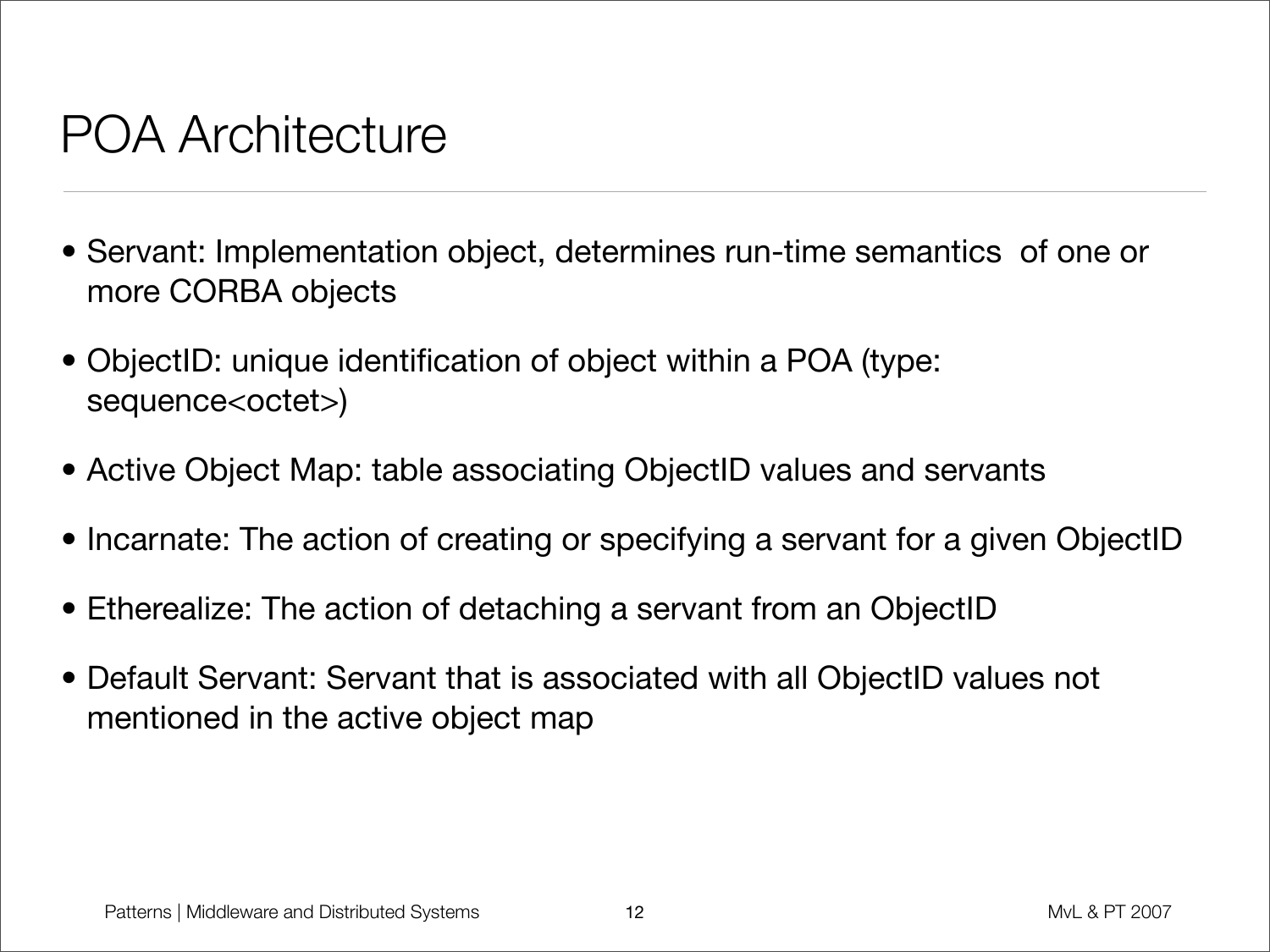# POA Functions

- Each POA defines a namespace for servants.
- All servants within a POA have the same implementation characteristics (policies). The Root POA has a standardized set of policies.
- Each (active) servant is associated to a POA.
- POAs determine the relevant servant upon incoming requests, and invoke the requested operation at the servant.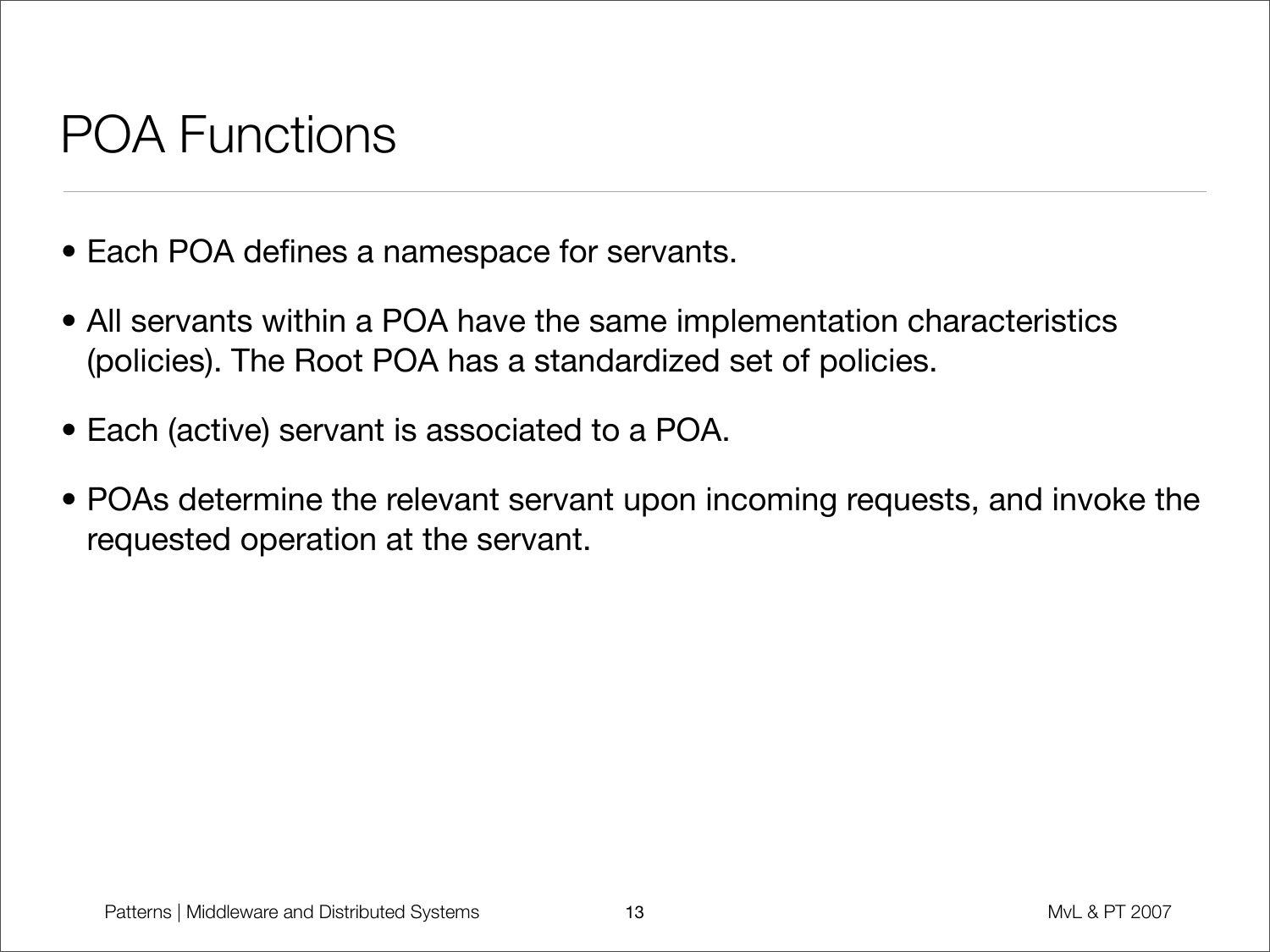## Functions of the POA Manager

Each POA is assigned a POA manager, which is set when the POA is created.

The POA manager controls the flow of requests for one or multiple POAs

The POA manager always has one of the following states:

- Active: Requests are processed
- Holding: Reqests are saved
- Discarding: Requests are refused with the TRANSIENT exception
- Inactive: Requests are rejected, connections are shut down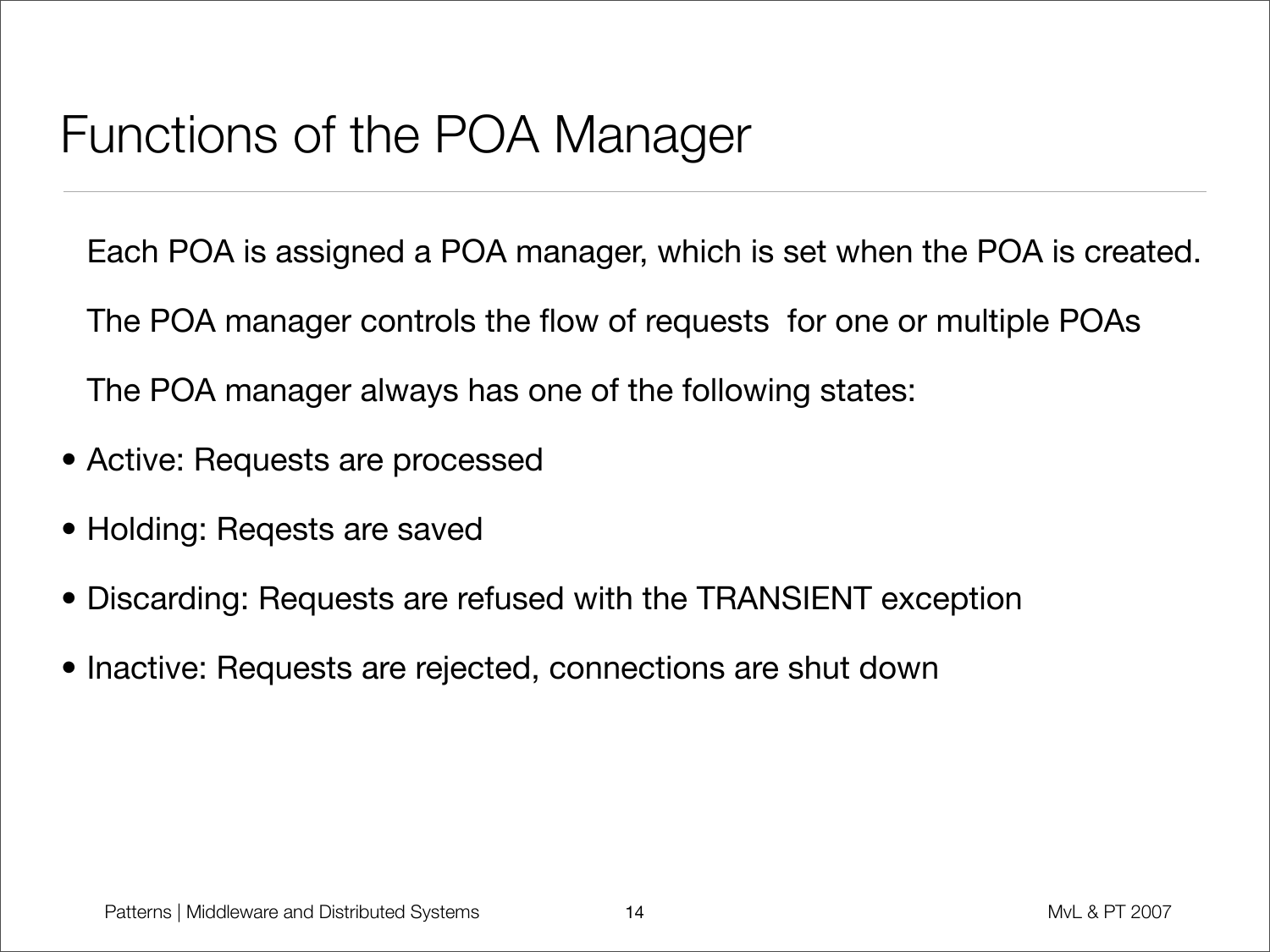## POA Manager State Transitions

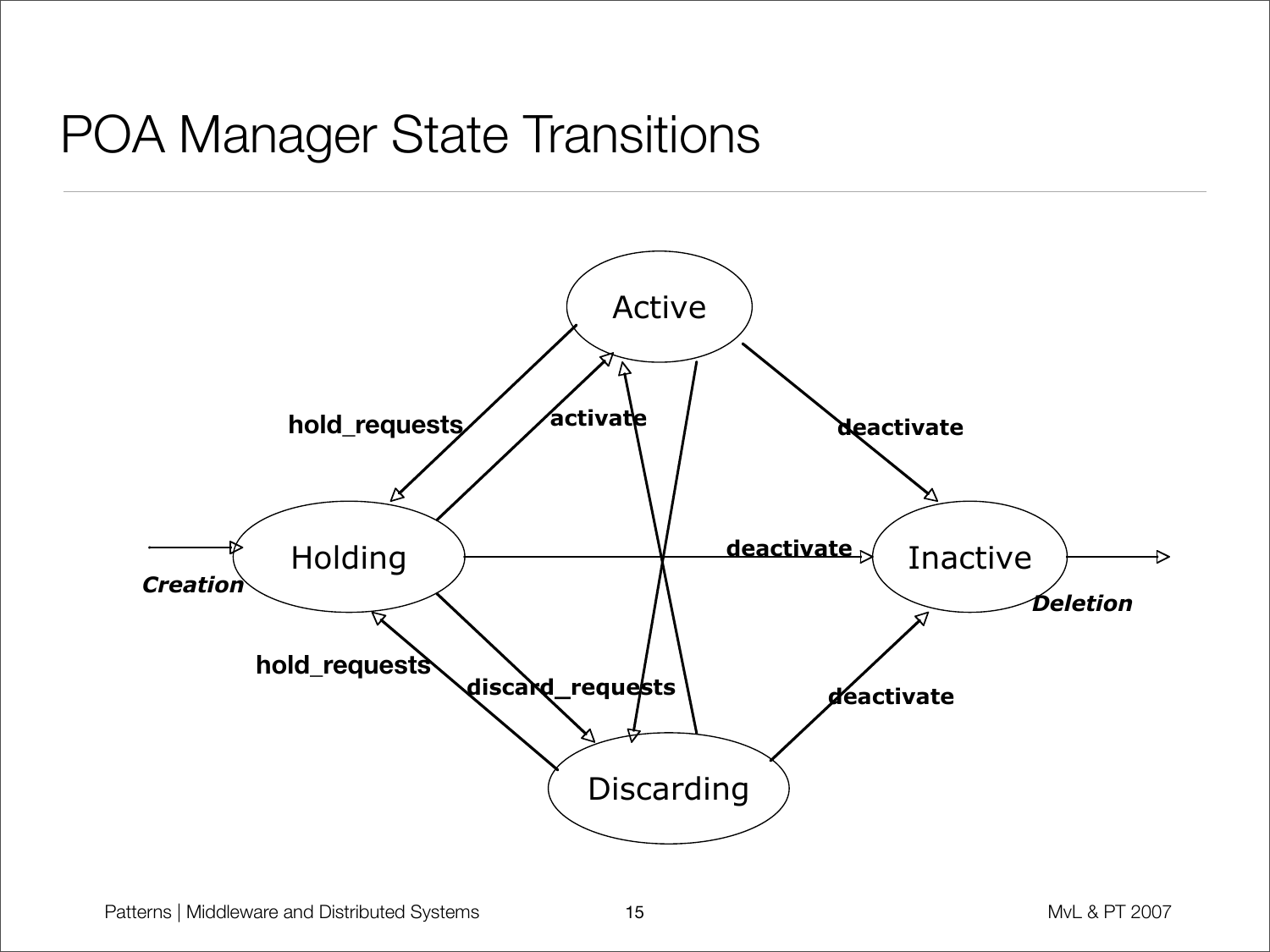## Structure of an Object Reference

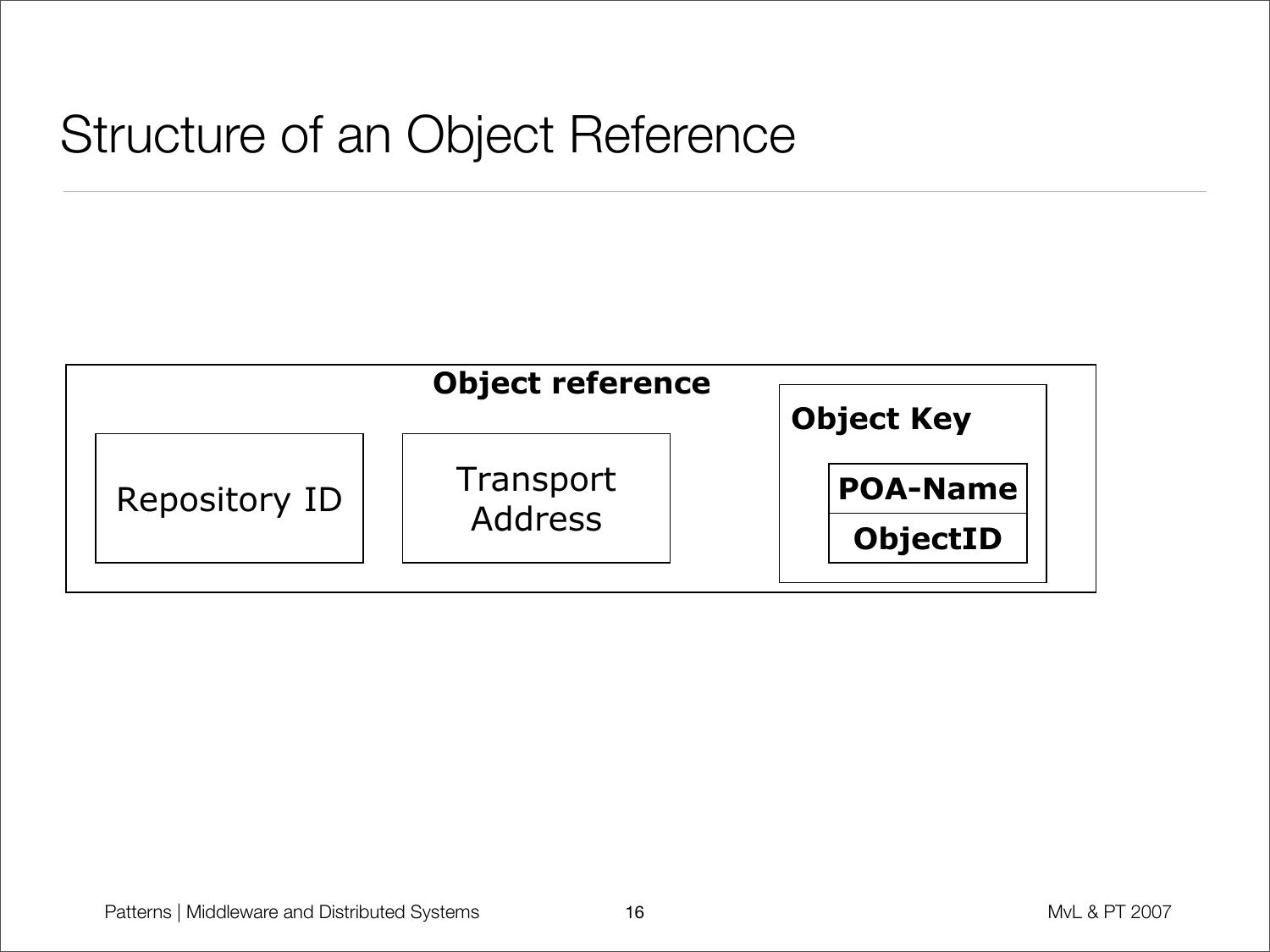# Object Incarnation

- Association of an object reference with a servant
- Two-way association:
	- Given the servant, create an object reference: Activation
	- Given the object reference, find a servant: Incarnation
- POA interface provides operations for activation; policies decide what modes of activation and incarnation are supported
- C<sub>++</sub> mapping adds \_this

MyXImpl servant(17);

 $MX_{\text{av}}$  object = servant. this();

- In the default case (POA of servant is RootPOA), \_this does:
	- Create an object in the RootPOA (generating a transient ObjectID)
	- Associate the ObjectID with the servant in the active object map of the root POA
	- Create an object reference for this object
	- Return the object reference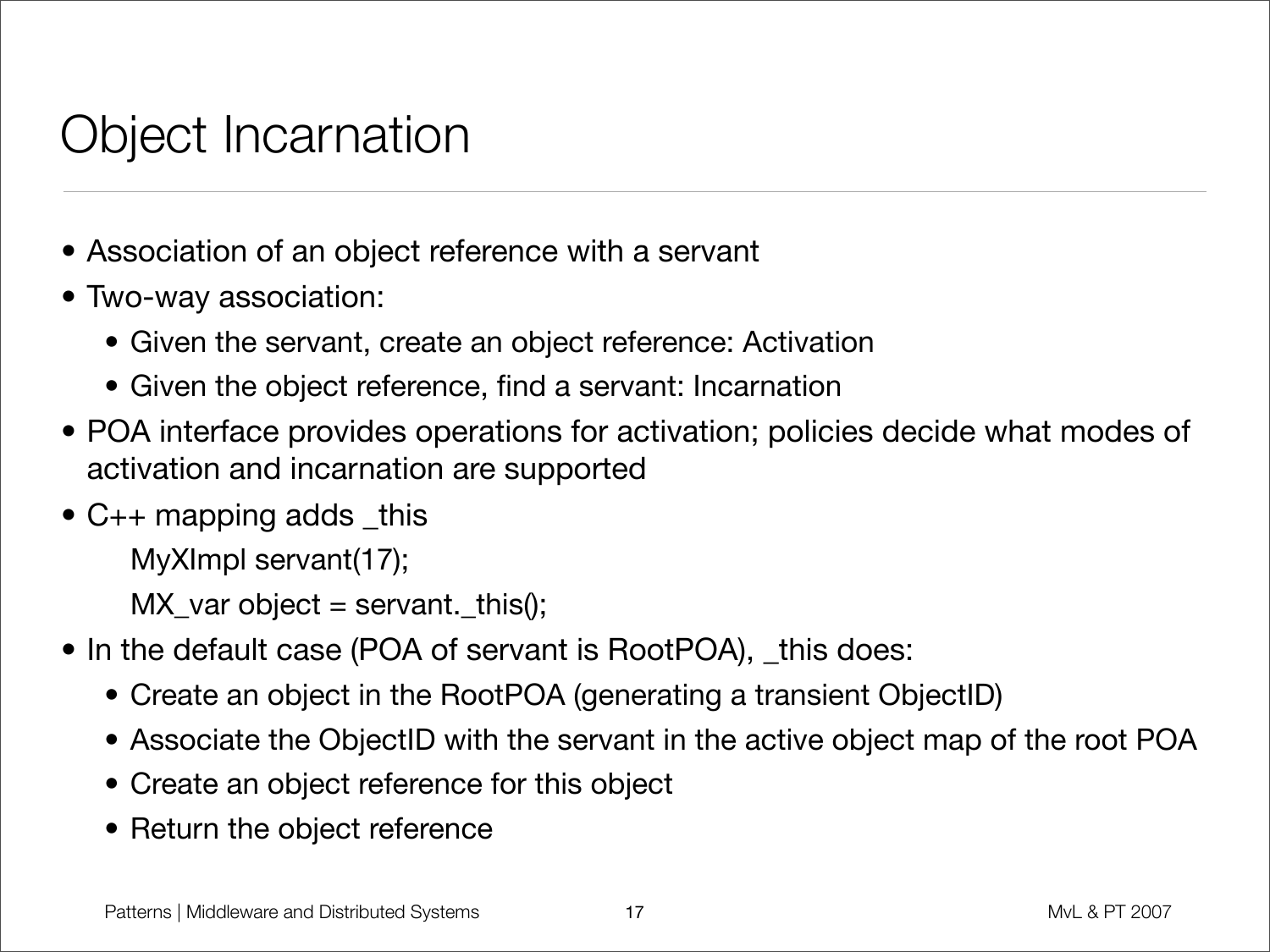## Initializing the Server-Side ORB Runtime

- Initialize the ORB: CORBA::ORB\_init( $\ell^*$  ...  $\ell$ );
- Get a reference to the RootPOA: orb->resolve\_initial\_references("RootPOA");
- Narrow the RootPOA to PortableServer::POA
- Obtain the servant manager of the root POA: poa->the\_POAManager();
- Activate the servant manager: poa->activate();
- Create a servant instance
- Activate the servant: servant->\_this();
- Start the ORB mainloop: orb->run();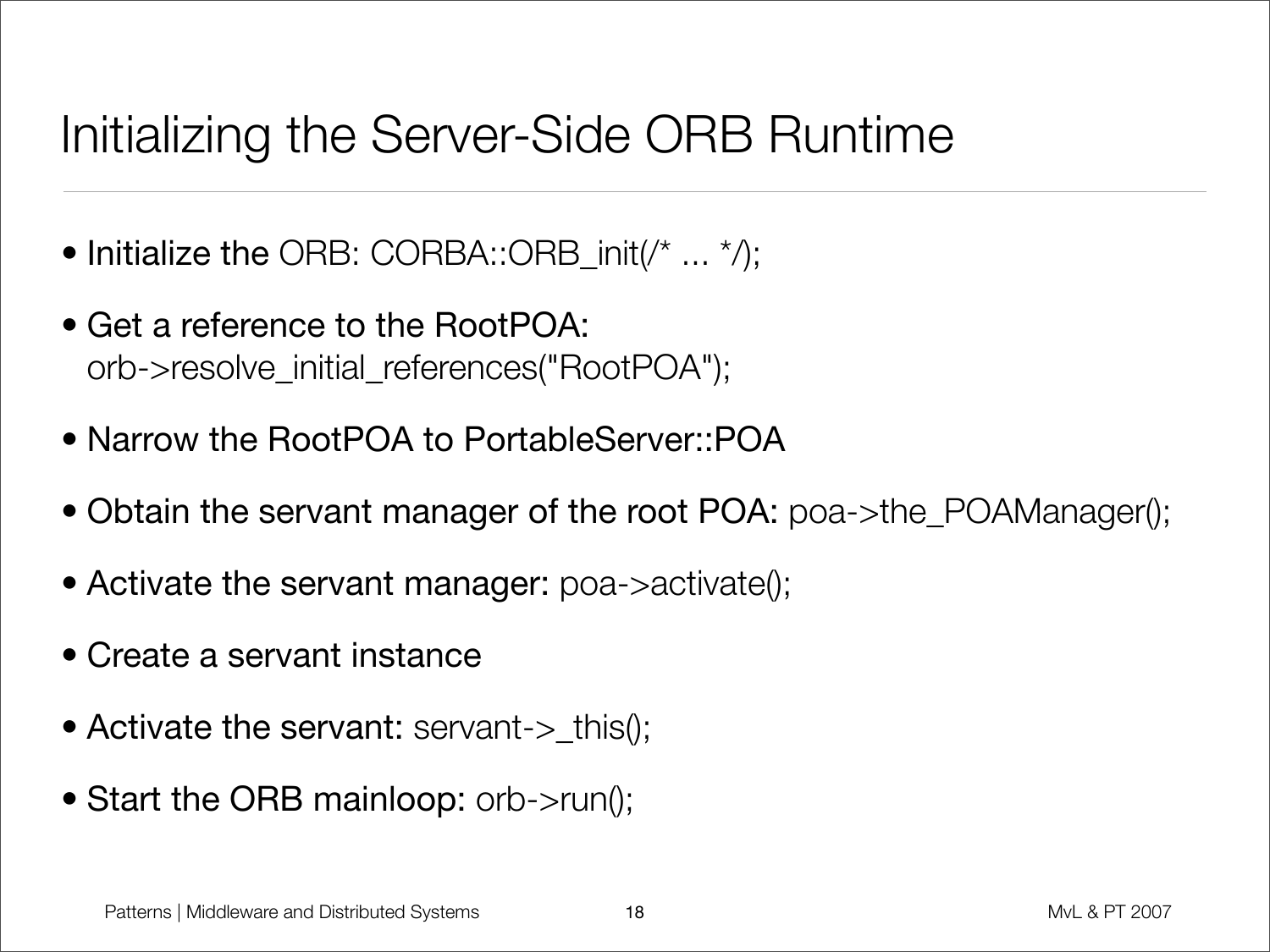# POA Creation

- Standard policies
	- Thread policy: ORB\_CTRL\_MODEL
	- Lifespan policy: TRANSIENT
	- Object Id Uniqueness Policy: UNIQUE\_ID
	- Id Assignment Policy: SYSTEM\_ID
	- Servant Retention Policy: RETAIN
	- Request Processing Policy: USE\_ACTIVE\_OBJECT\_MAP\_ONLY
- Used for RootPOA, and as the default for new POAs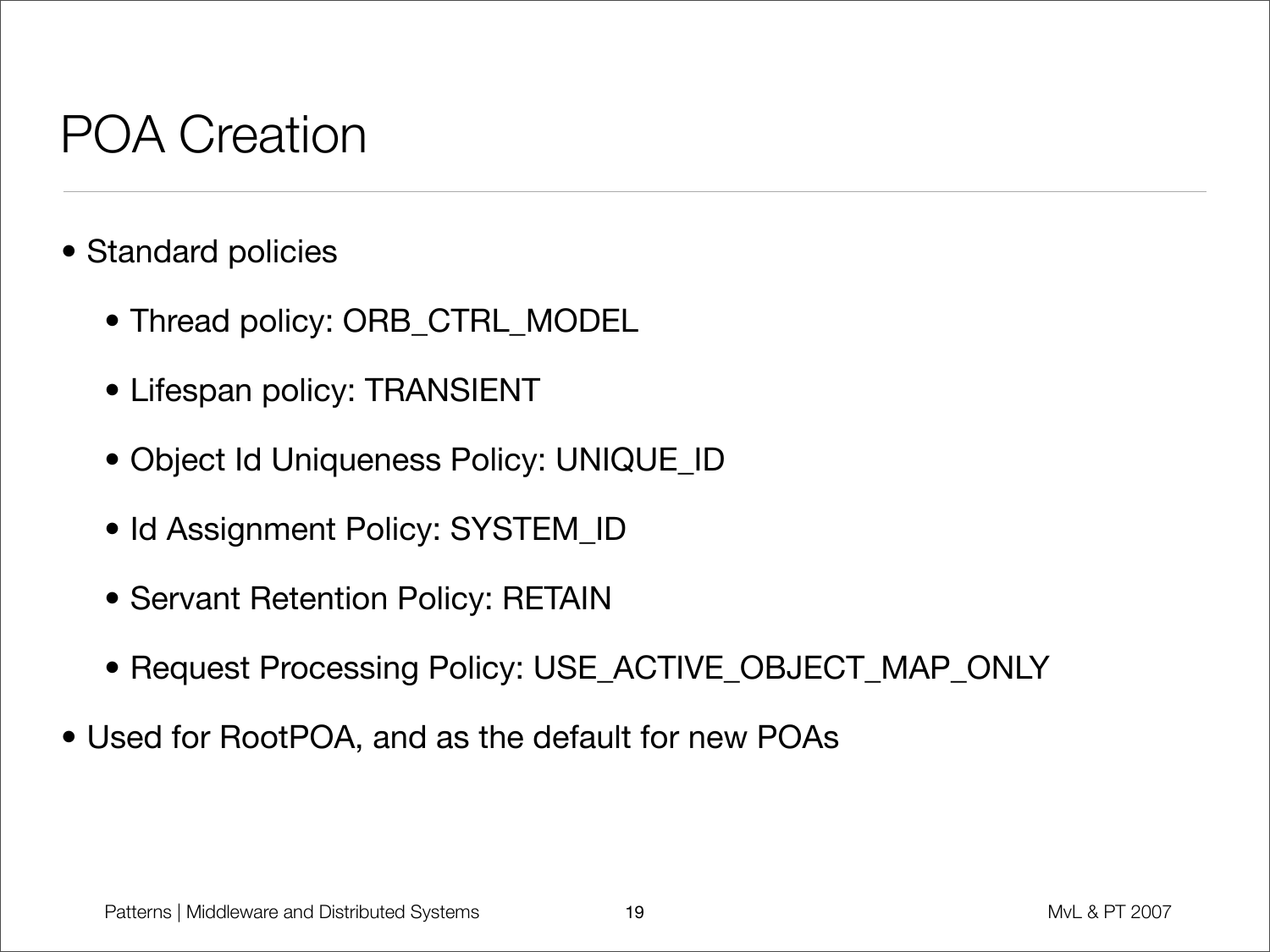#### Reference Creation

- Create reference not associated with a servant:
	- create\_reference, create\_reference\_with\_id
- Associate a servant with an object reference
	- activate\_object, activate\_object\_with\_id
	- Use id\_to\_reference, servant\_to\_reference to obtain object reference
- Perform implicit activation
	- according to language mapping
	- Use servant\_to\_reference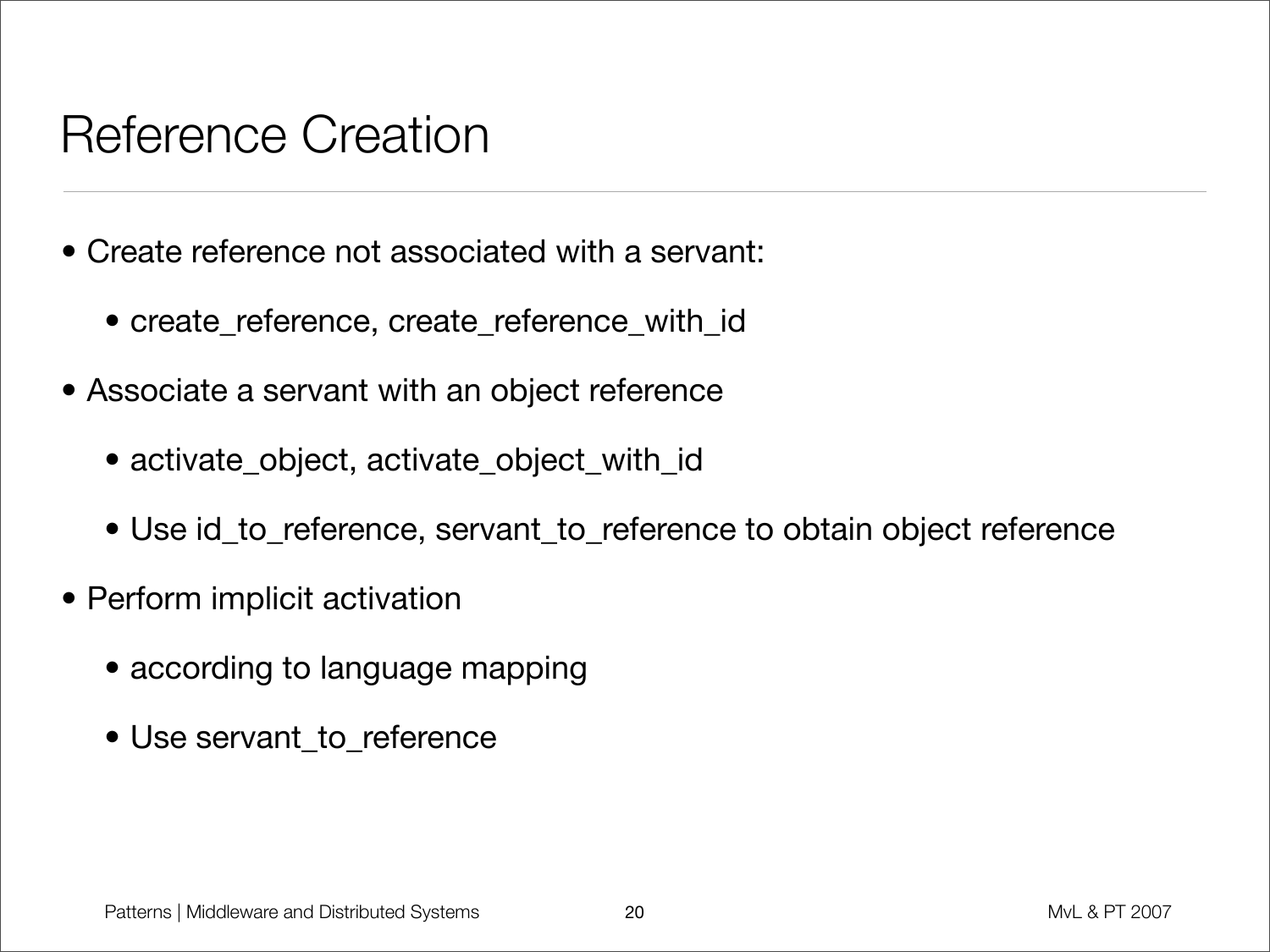## Object Activation

- Reference may be associated with a servant (active) or not (inactive)
- RETAIN policy: activated objects are added to active object map
	- Objects get explicitly activated through activate\_object[\_with\_id]
	- Objects get automatically activated through servant manager added by set\_servant\_manager
	- USE\_DEFAULT\_SERVANT policy: Objects get automatically associated with the default servant
- NON\_RETAIN
	- Objects active only during the request
	- Activation occurs through the servant manager, or with the default servant
- If no object can be activated for a request: OBJECT\_NOT\_EXIST
	- If there should be a servant manager but is none: OBJ\_ADAPTER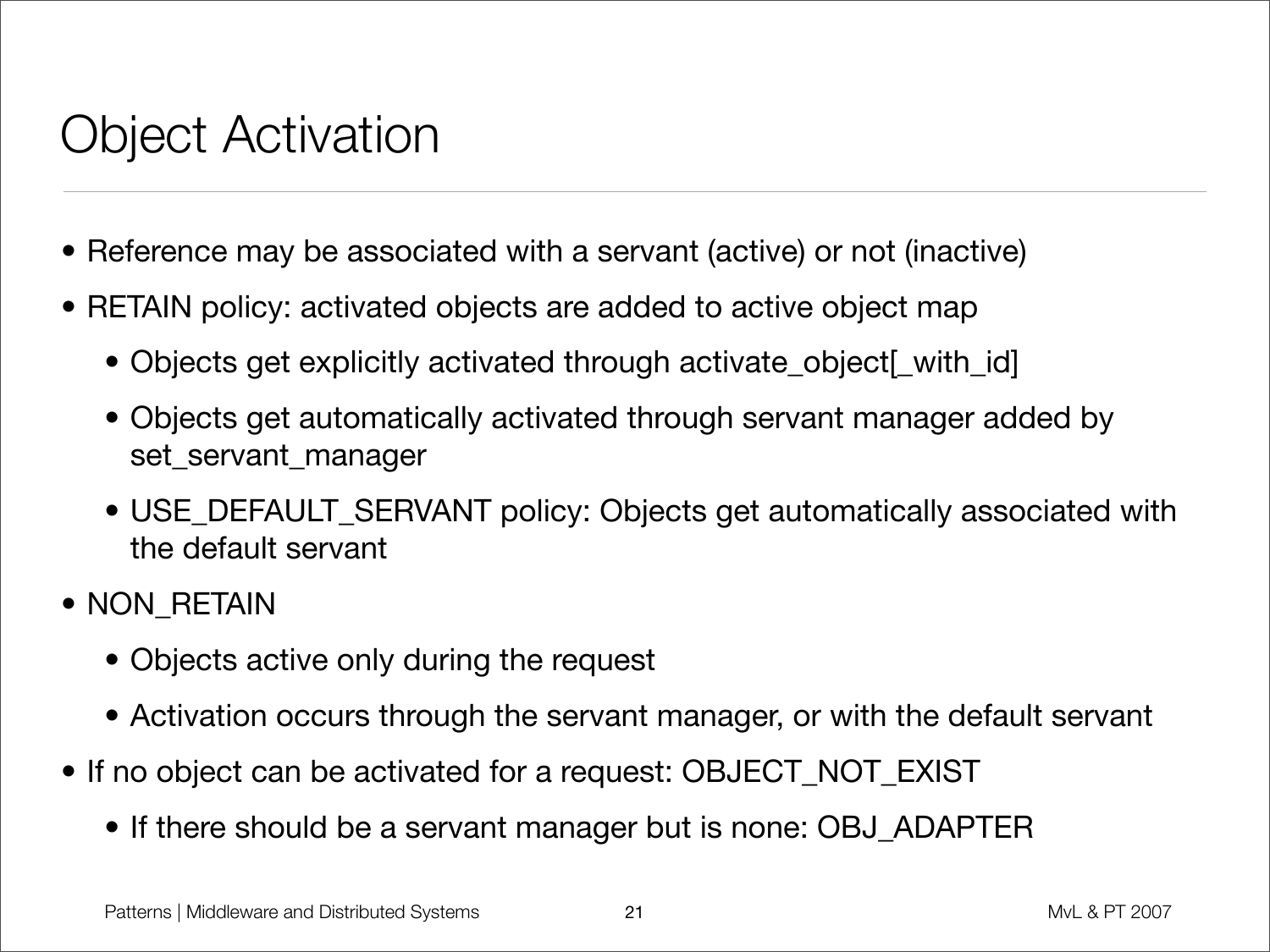#### Implicit Activation

- IMPLICIT\_ACTIVATION policy requires SYSTEM\_ID and RETAIN policies
- Interface of servant is determined from skeleton, or \_primary\_interface of DynamicImplementation
- Implicit activation happens through servant\_to\_reference, servant\_to\_id, or  $_$  this (C++, Java)
- UNIQUE\_ID: only inactive servants are activated
	- Otherwise, the active object is returned
- MULTIPLE\_ID: implicit activation always creates a new reference
	- Language-mapping specific: \_this returns "current" object if invoked in the context of an operation implementation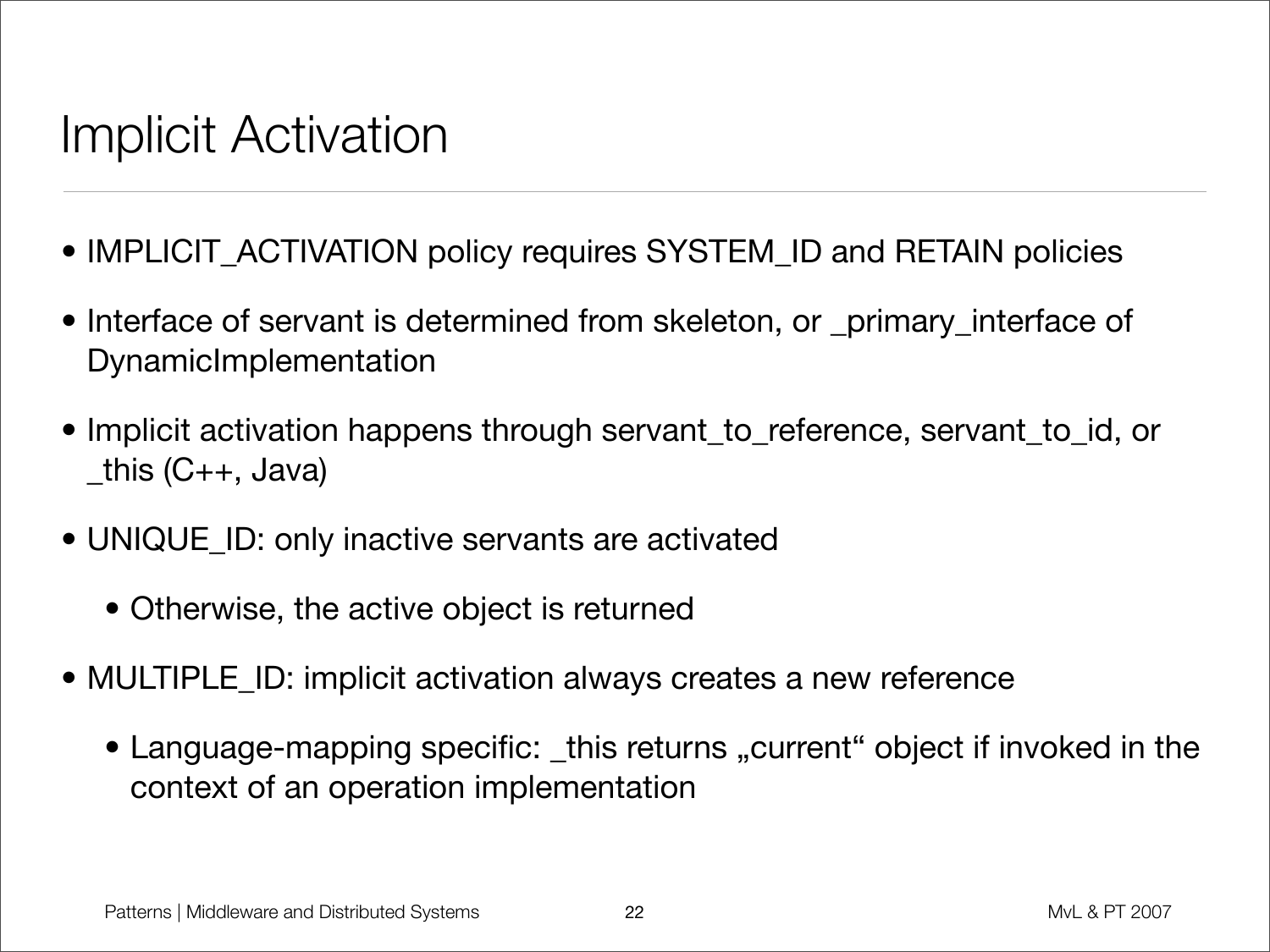# Multi-Threading

- Explicit main loop: ORB operations
	- work\_pending, perform\_work, run, shutdown
- Threading models:
	- Single-threaded: POA is thread-unaware
	- ORB-controlled: ORB creates and terminates threads at will
	- Main thread: All POAs with that policy have their events processed in the same (main) thread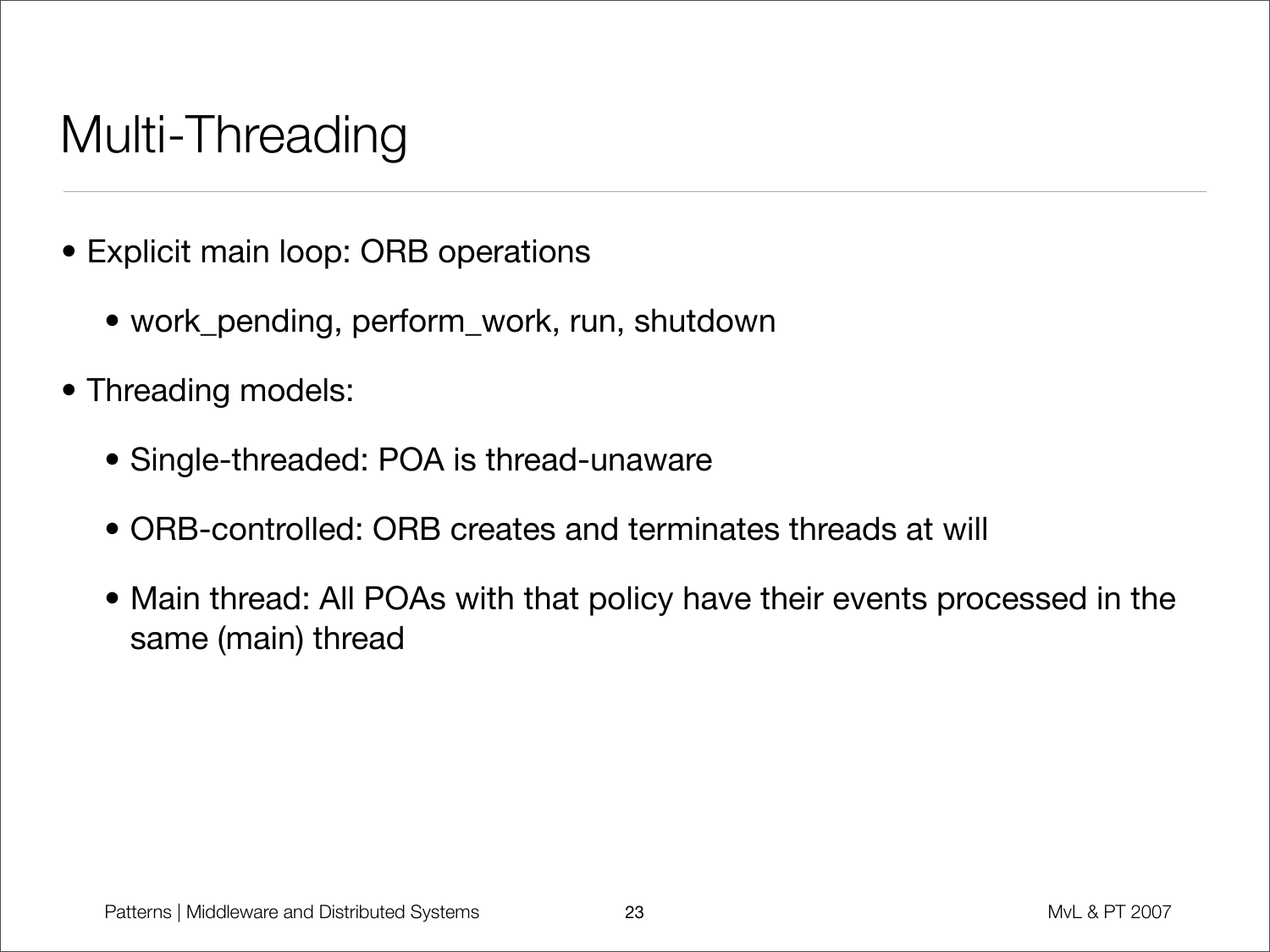- All interfaces are defined in PortableServer
	- CORBA 2.6: All interfaces are local
- POA
- POAManager
- ServantManager
- ServantActivator
- ServantLocator
- AdapterActivator
- Current
- Policy interfaces:
	- ThreadPolicy
	- LifespanPolicy
	- IdUniquenessPolicy
	- IdAssignmentPolicy
	- ImplicitActivationPolicy
	- ServantRetentionPolicy
	- RequestProcessingPolicy
- PortableServer::Servant is a native type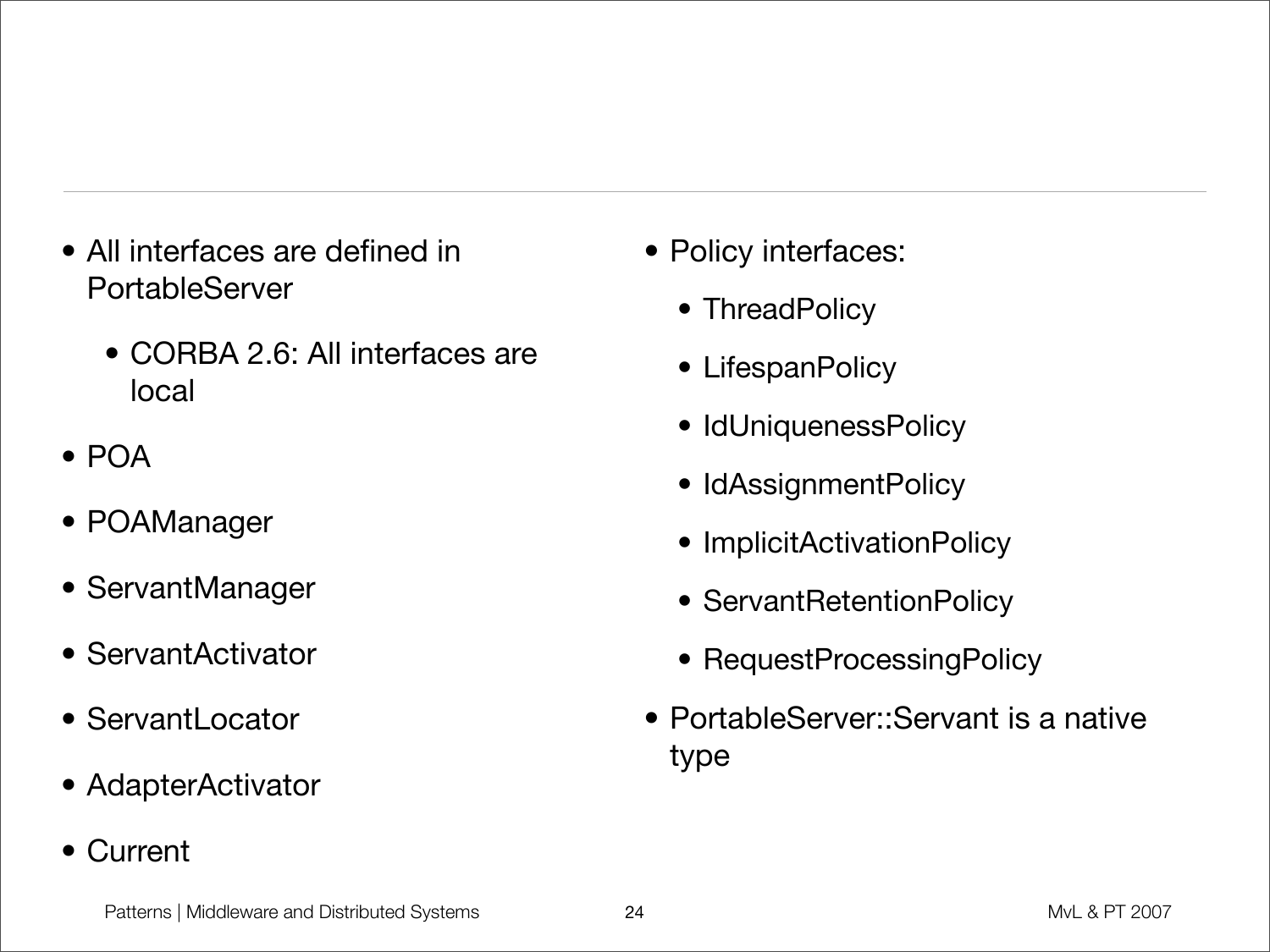## POAManager

```
local interface POAManager {
  exception AdapterInactive{};
  enum State {HOLDING, ACTIVE, DISCARDING, INACTIVE};
  void activate()
           raises(AdapterInactive);
  void hold_requests(in boolean wait_for_completion)
           raises(AdapterInactive);
  void discard_requests(in boolean wait_for_completion)
           raises(AdapterInactive);
  void deactivate(
       in boolean etherealize_objects,
       in boolean wait_for_completion)
           raises(AdapterInactive);
  State get_state();
};
```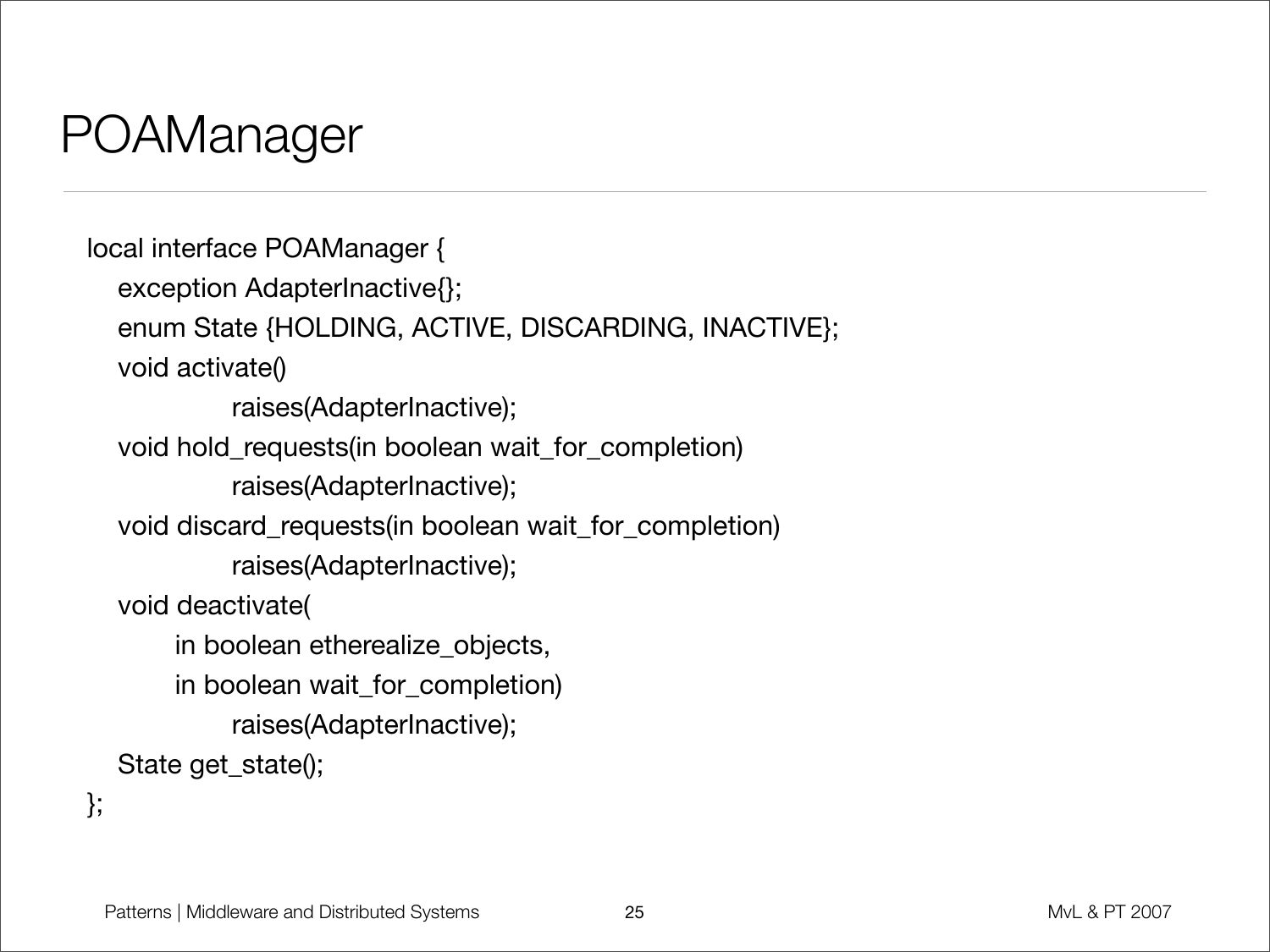#### AdapterActivator

- Implemented by application
- Used to activate unknown adapters
- Associated with POAs

```
local interface AdapterActivator {
    boolean unknown_adapter(
      in POA parent,
      in string name);
};
```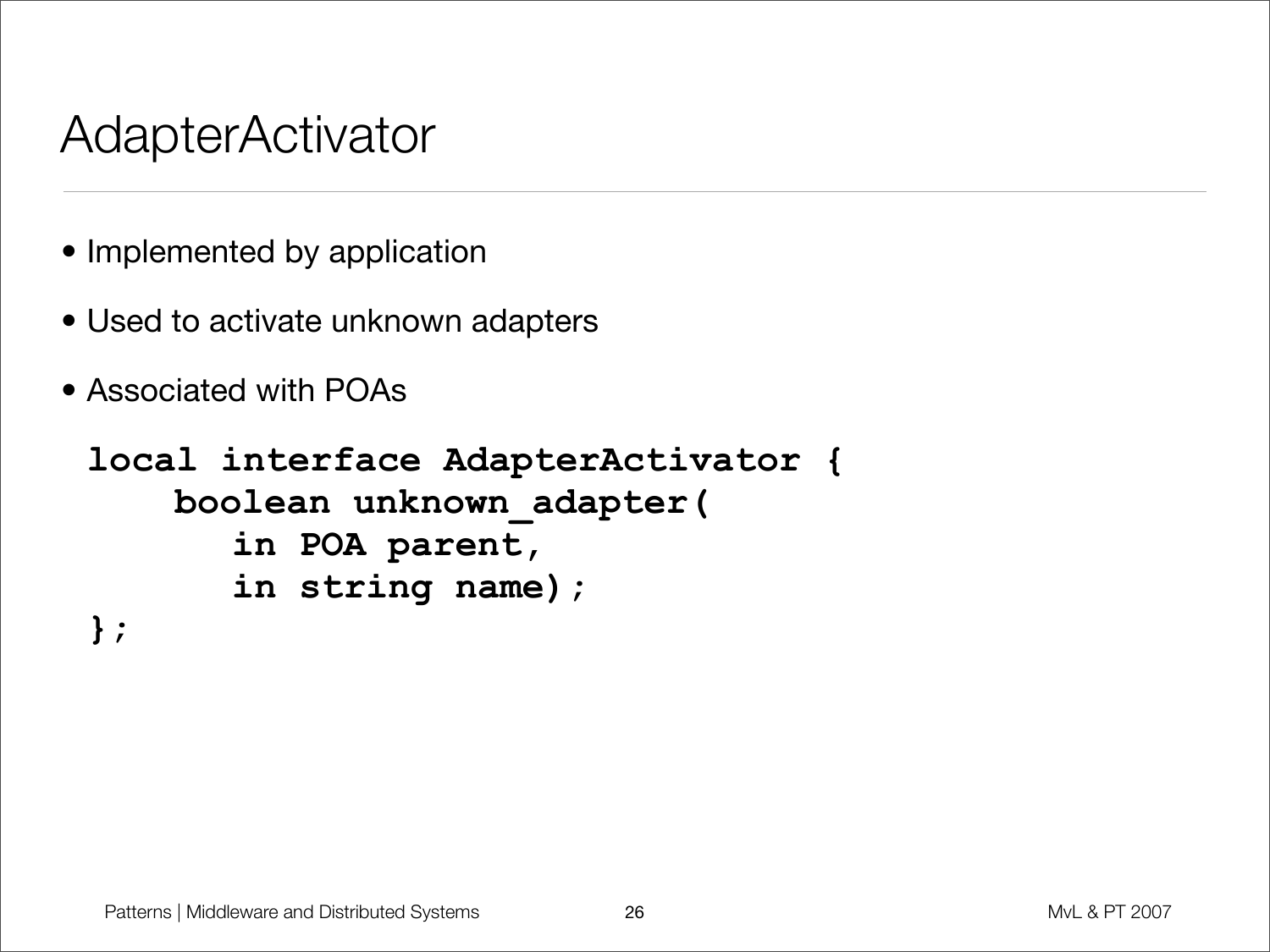## Servant Managers

- Implemented by application
- Associated with POAs of appropriate policy
- Activate objects on demand
- Managers can raise **ForwardRequest** exception
- Two kinds
	- Activators: activate objects which get put into AOM
		- Used with RETAIN
		- Typically dispose etherealized servants
	- Locators: activate objects for the period of a single call
		- Used with NON\_RETAIN
		- Typically cache servants across multiple invocations
- Base interface: ServantManager
	- local interface ServantManager{ };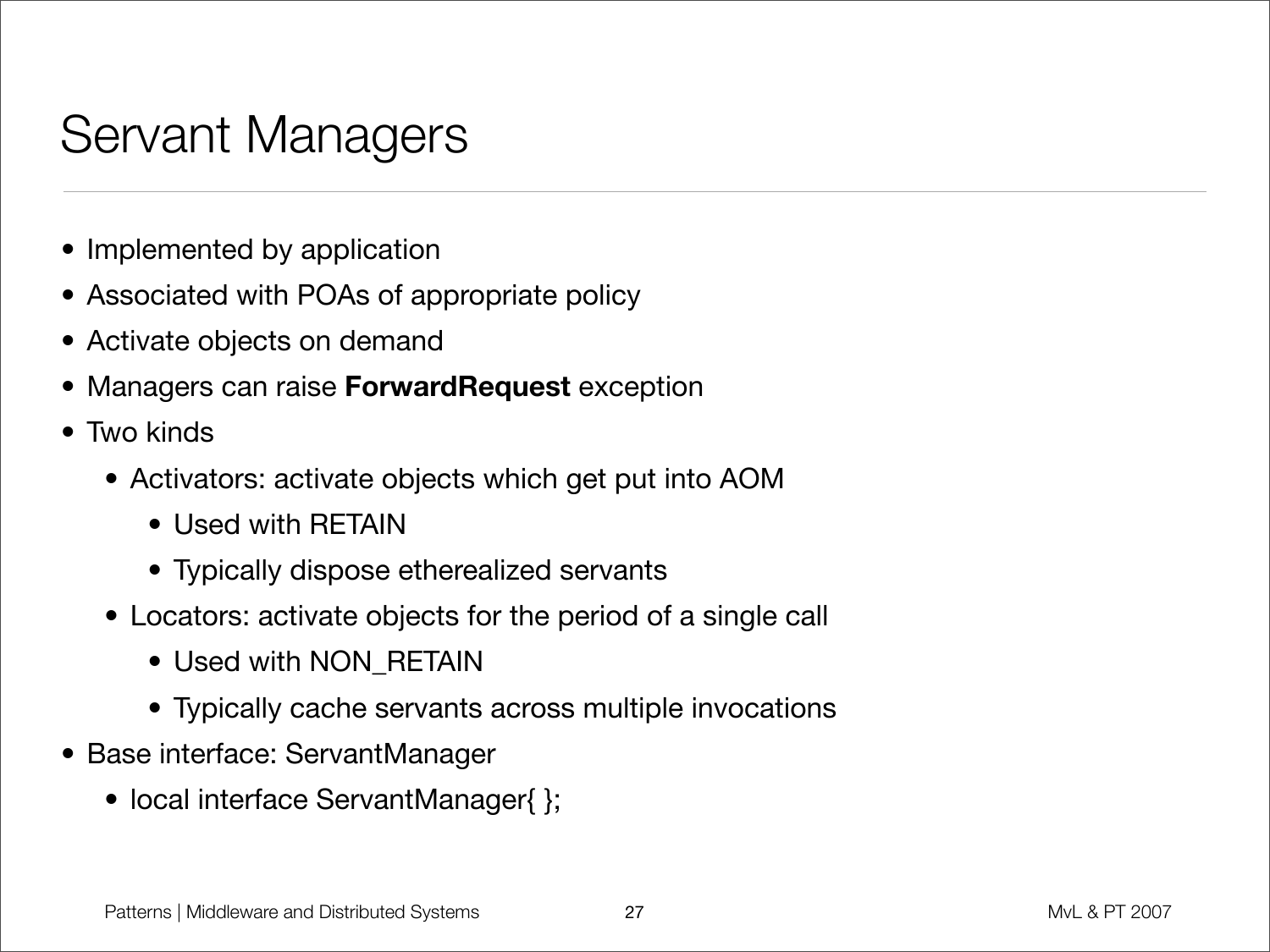#### Servant Activators

```
local interface ServantActivator : ServantManager {
    Servant incarnate (
       in ObjectId oid,
       in POA adapter)
          raises (ForwardRequest);
    void etherealize (
       in ObjectId oid,
       in POA adapter,
       in Servant serv,
       in boolean cleanup_in_progress,
       in boolean remaining_activations);
};
```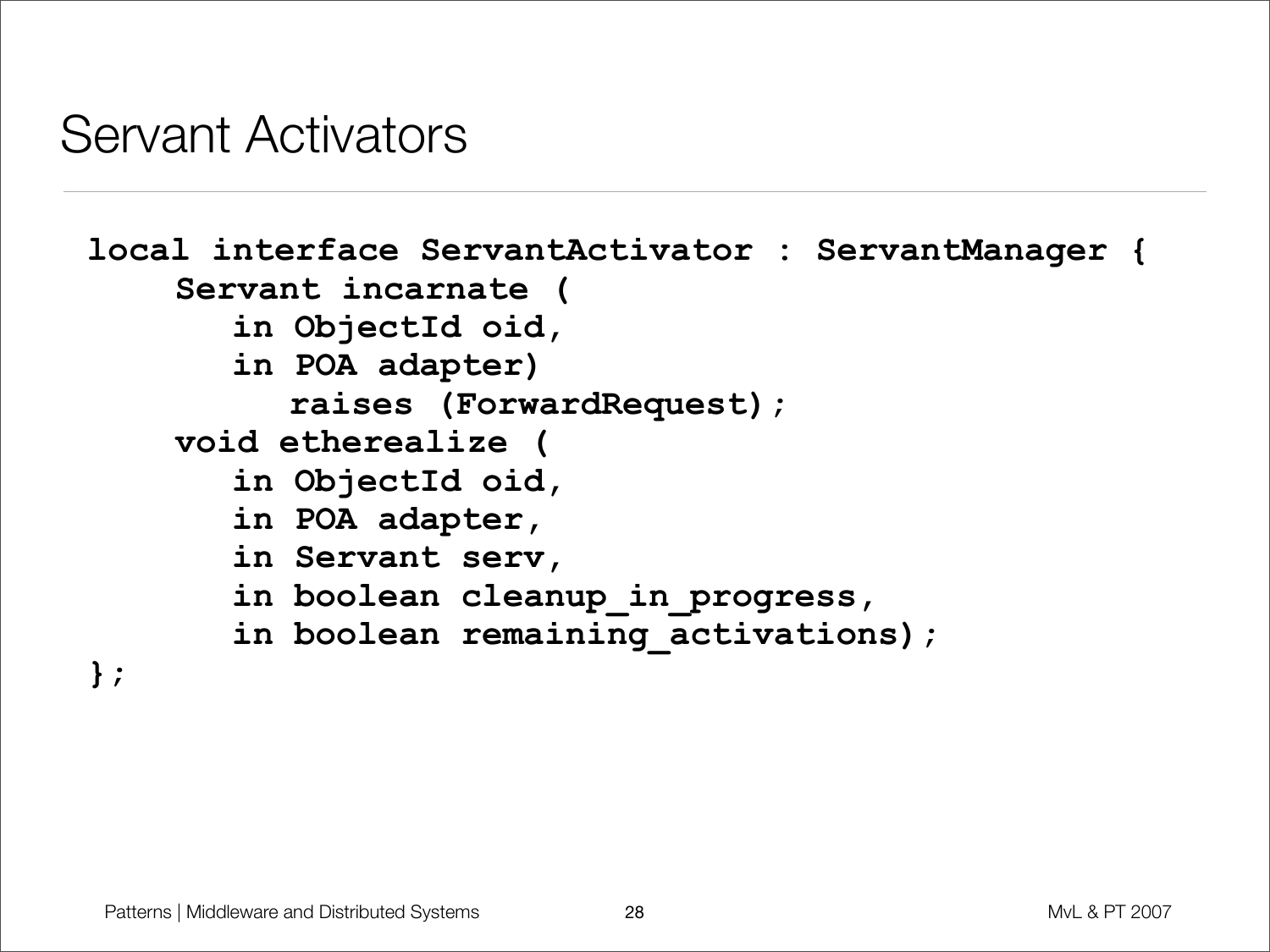## Servant Activators (2)

- Invocations to incarnate and etherealize are serialized and mutually exclusive
- Incarnations cannot overlap
- Etherealization may take time until all requests complete
- Invoking new request on an object that is being etherealizeds:
- Requests are blocked or rejected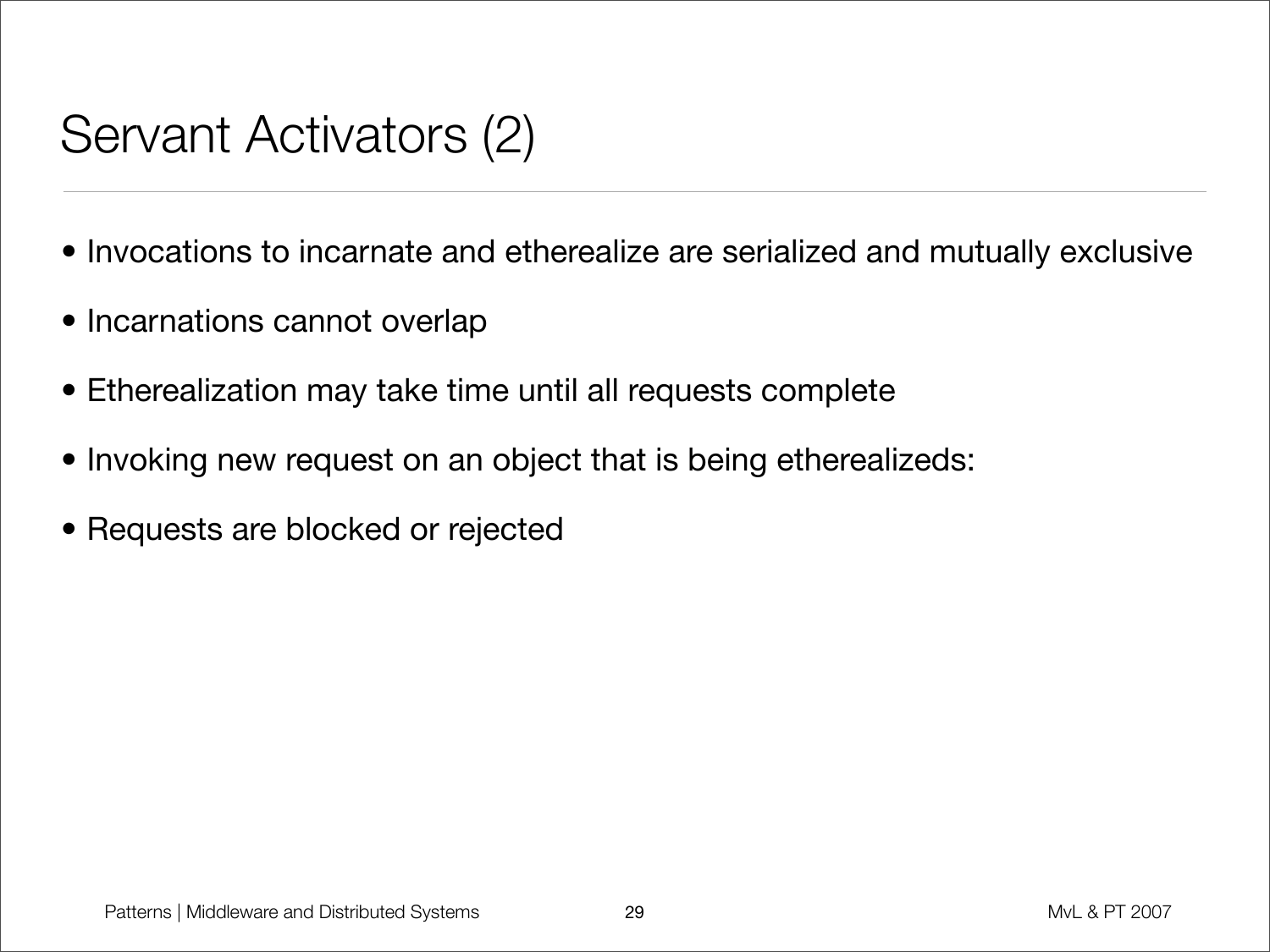#### Servant Locators

```
local interface ServantLocator : ServantManager {
    native Cookie;
    Servant preinvoke(
       in ObjectId oid,
       in POA adapter,
       in CORBA::Identifier operation,
       out Cookie the_cookie)
          raises (ForwardRequest);
    void postinvoke(
       in ObjectId oid,
       in POA adapter,
       in CORBA::Identifier operation,
       in Cookie the_cookie,
       in Servant the servant);
```
**};**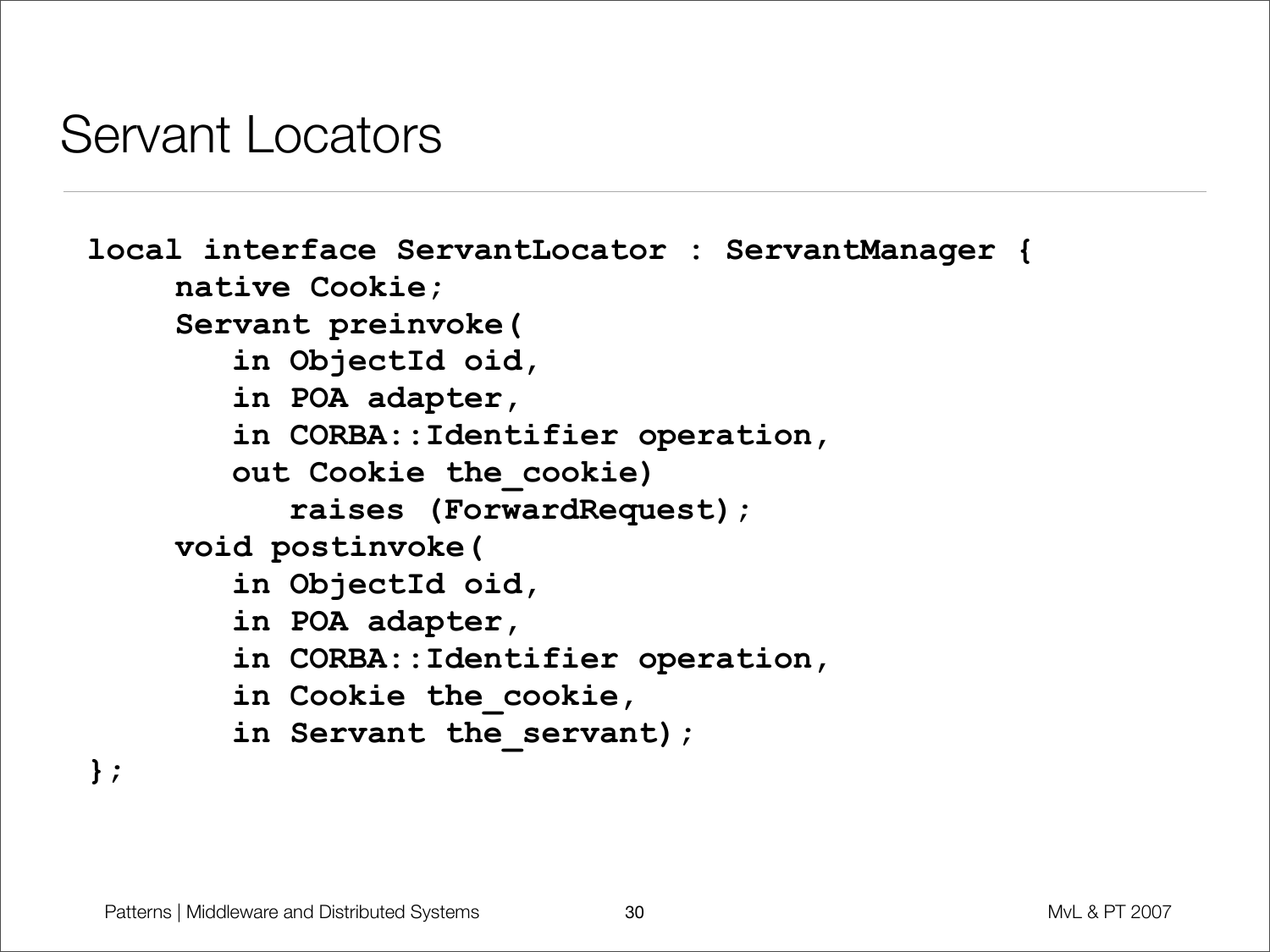# Servant Locators (2)

- One pair of preinvoke/postinvoke per request
- No serialization:
	- Locator can use Cookie to match preinvoke and postinvoke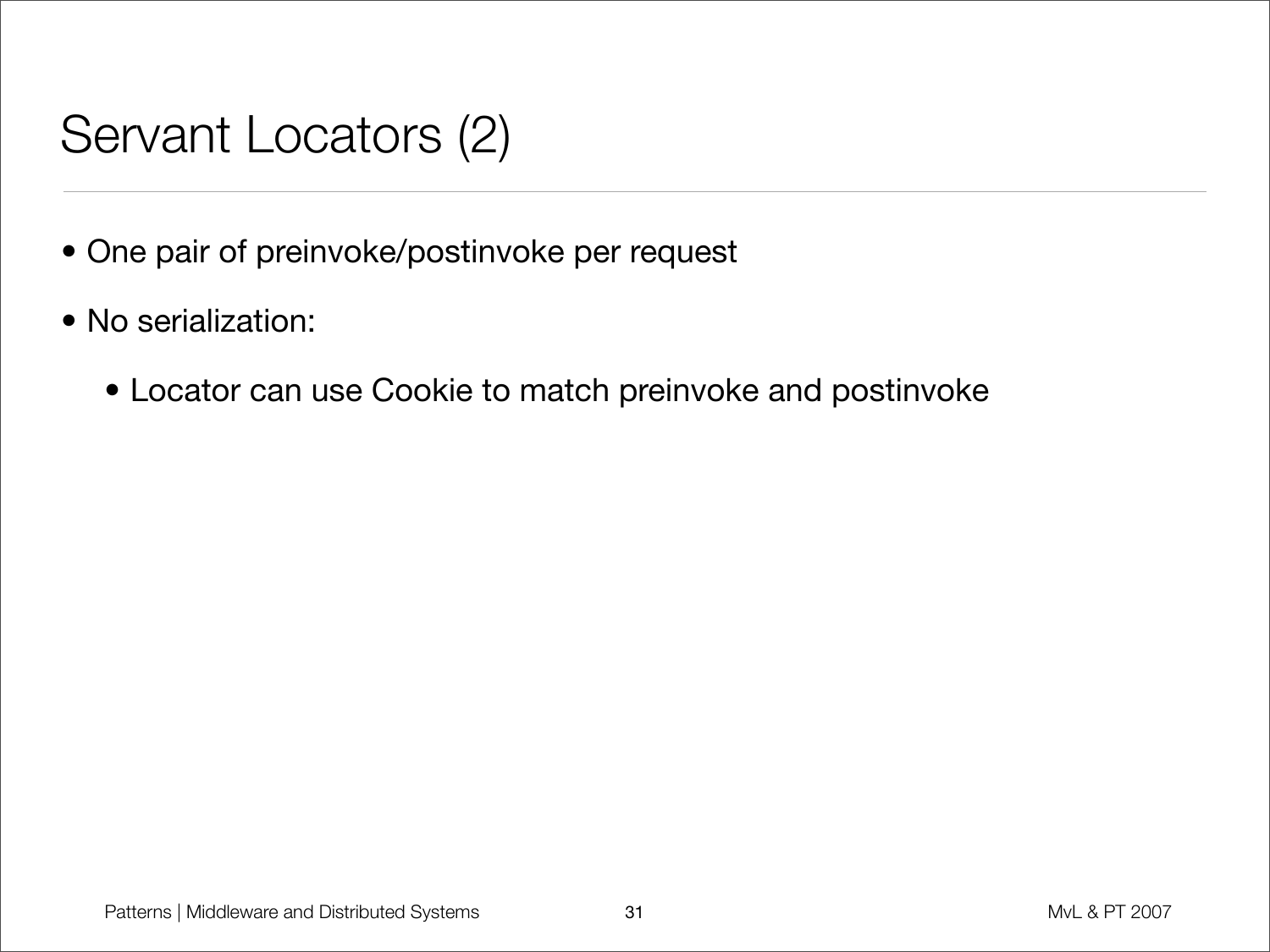### POA Policies

- Policy objects: represent configuration information
- Policy type, policy value
- Generic ORB operation to create policy objects
- POA-specific operations to create POA policies
- Example: Thread policies

```
const CORBA::PolicyType THREAD_POLICY_ID = 16;
```
enum ThreadPolicyValue {

```
ORB_CTRL_MODEL, SINGLE_THREAD_MODEL, MAIN_THREAD_MODEL
```
};

```
local interface ThreadPolicy : CORBA::Policy {
```
readonly attribute ThreadPolicyValue value;

```
};
```

```
interface POA { // ...
```
ThreadPolicy create\_thread\_policy(in ThreadPolicyValue value);

}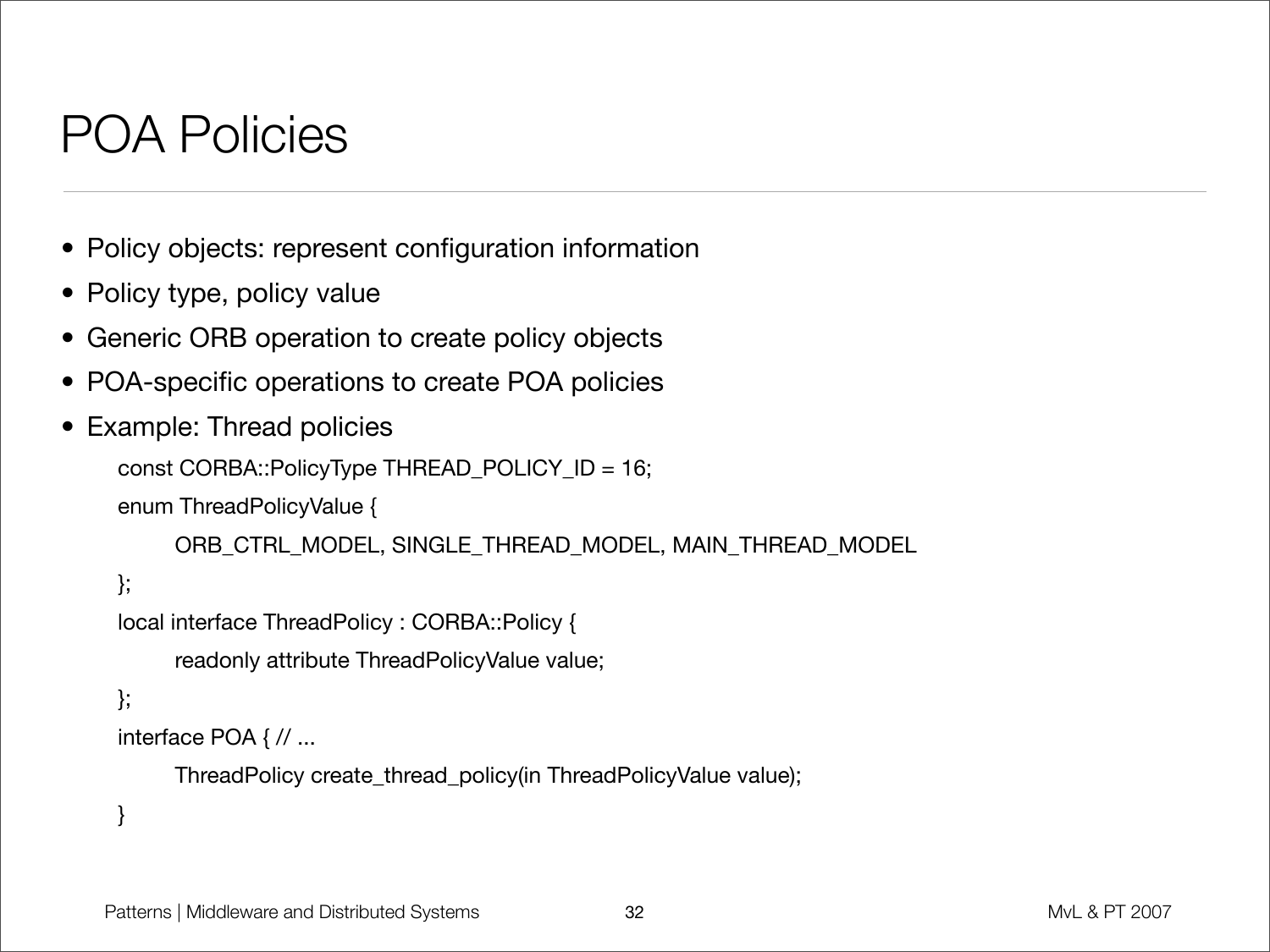## Lifespan Policy

- TRANSIENT: Objects cannot outlive the POA
	- Requests received after POAManager is deactivated receive OBJECT\_NOT\_EXIST
- PERSISTENT: Objects exist independent from POA
	- Typically combined with USER\_ID policy, and perhaps servant manager
	- For SYSTEM\_ID POAs, proprietary mechanisms might be used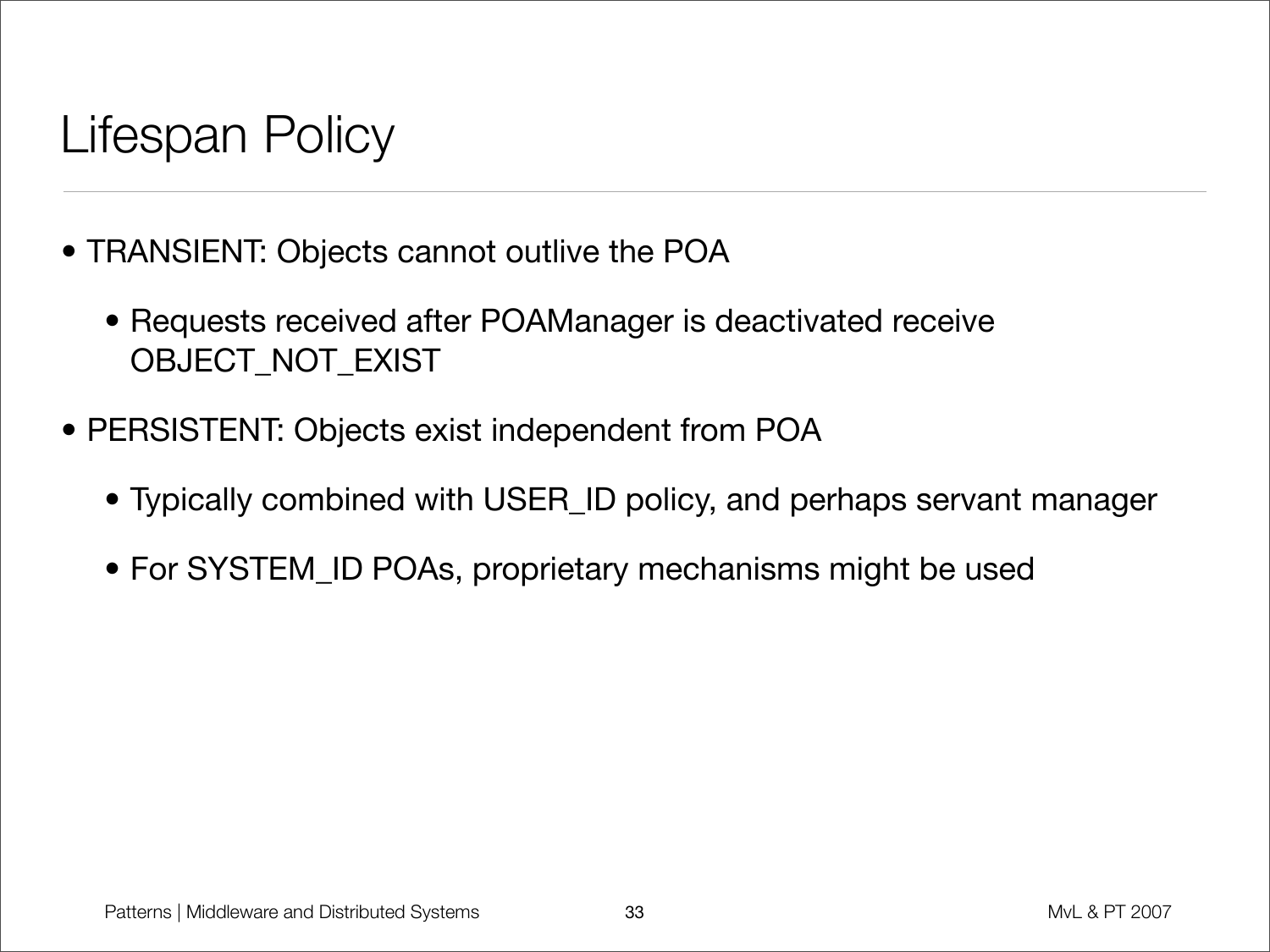#### **IdUniquenessPolicy**

- UNIQUE\_ID: active servants support only one object id
- MULTIPLE\_ID: a servant may be associated with more than one object id
	- Meaningless in combination with NON\_RETAIN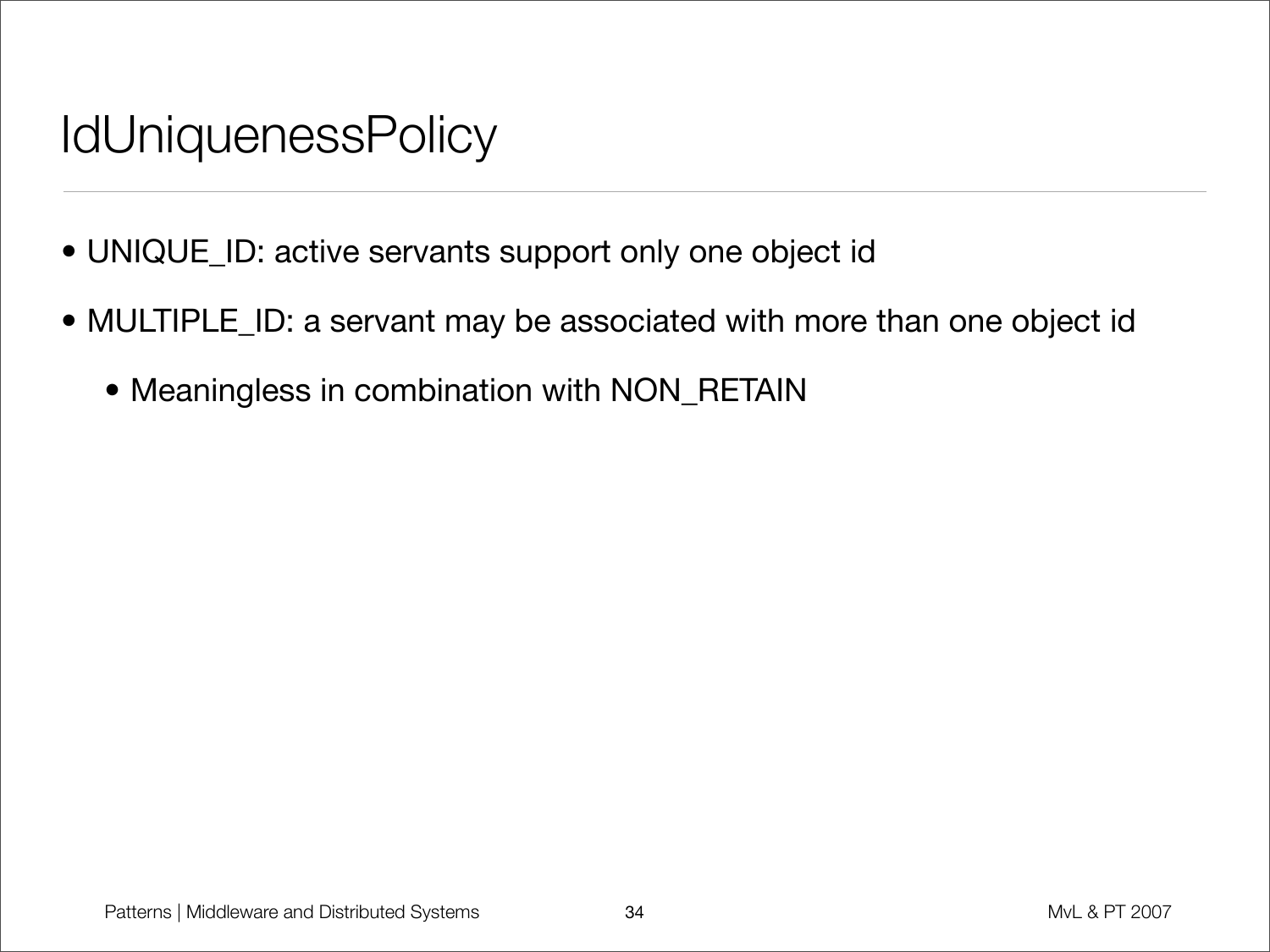## IdAssignmentPolicy

- USER\_ID: object Ids created by application
- SYSTEM\_ID: object Ids created by POA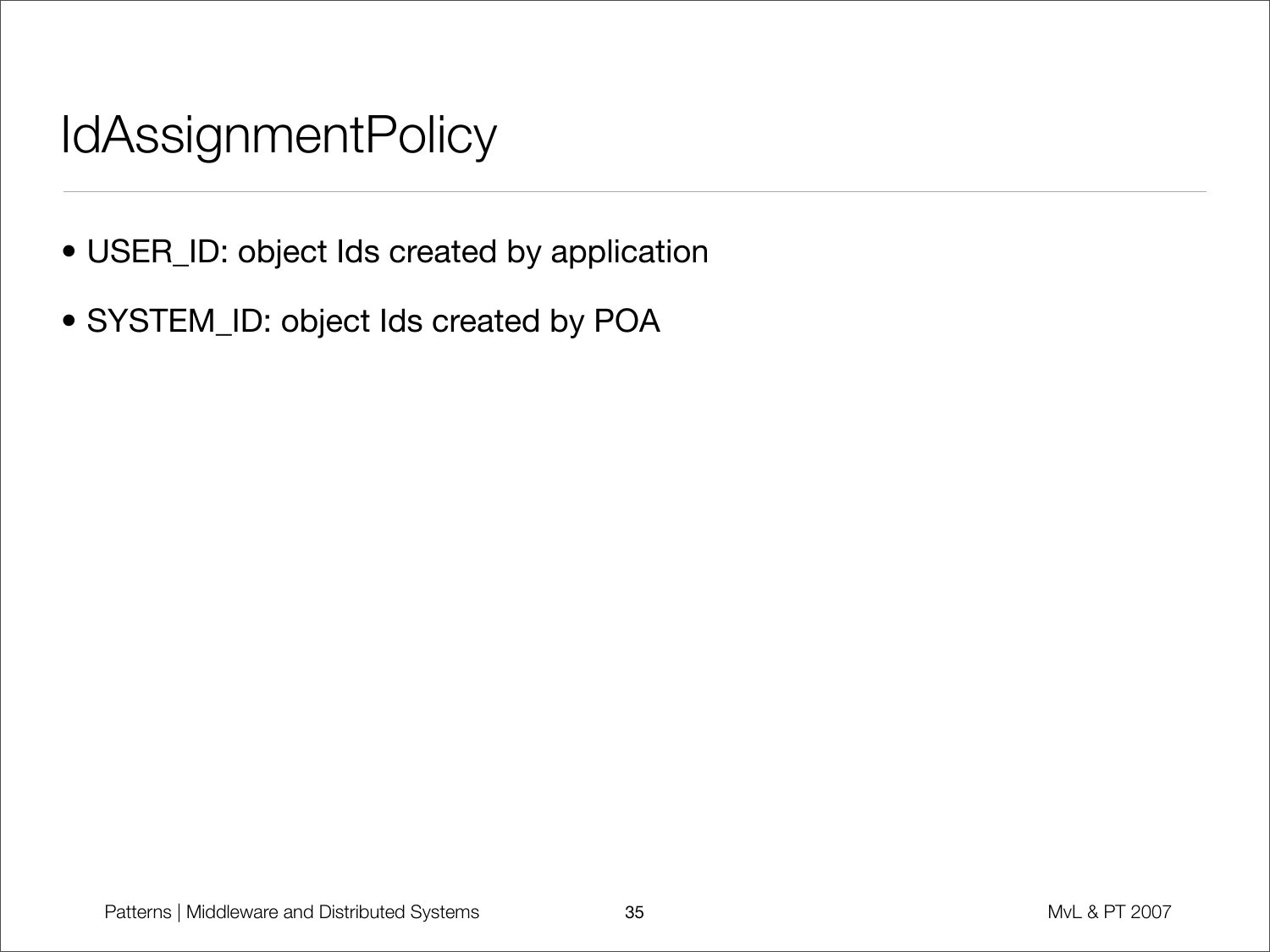### **ServantRetentionPolicy**

- RETAIN: activated servants are put into AOM
- NON\_RETAIN: objects are etherealized at the end of the request.
	- Requires either USE\_DEFAULT\_SERVANT or USE\_SERVANT\_MANAGER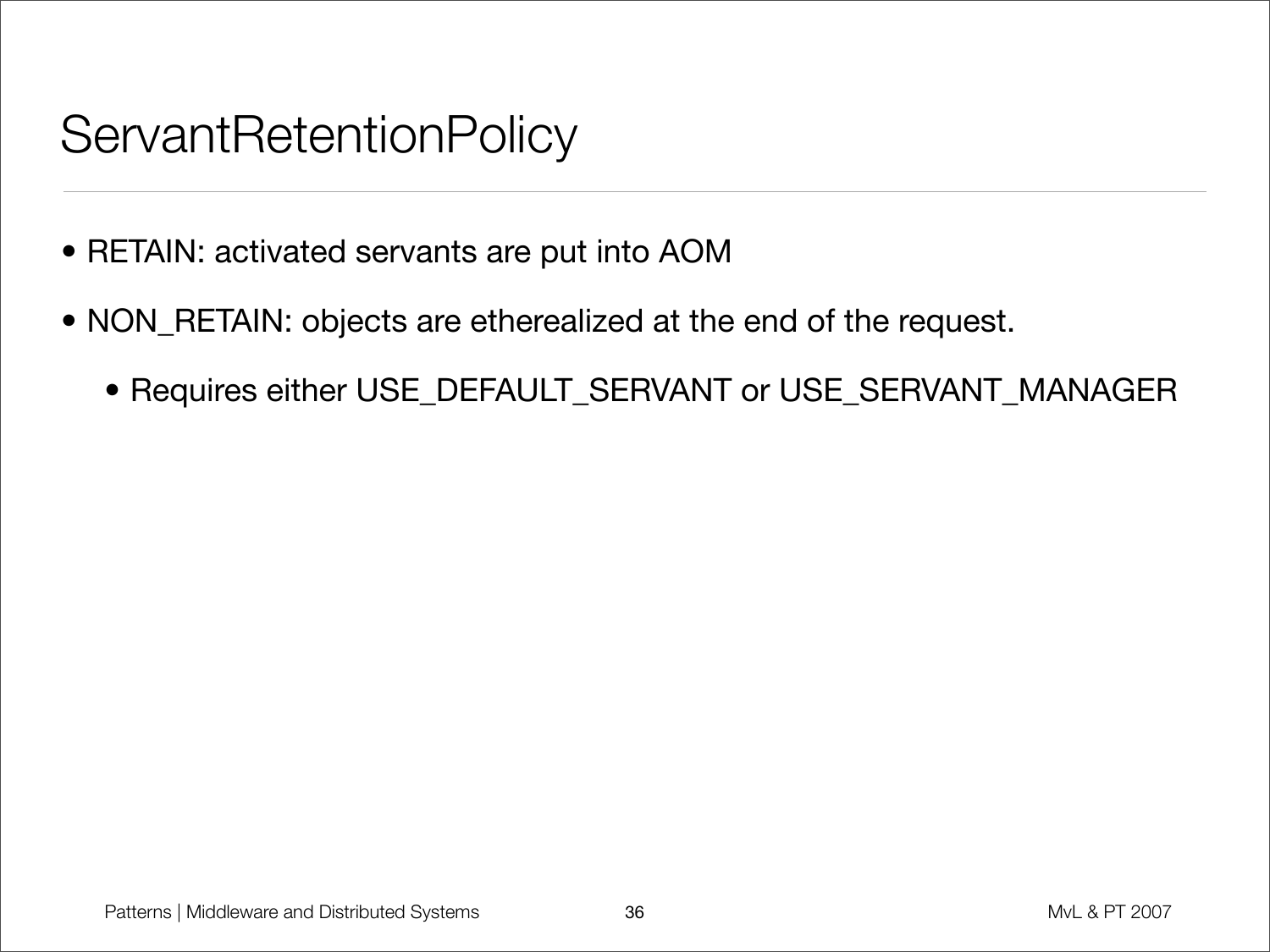### RequestProcessingPolicy

- USE\_ACTIVE\_OBJECT\_MAP\_ONLY: objects not found in the AOM don't exist
- USE\_DEFAULT\_SERVANT: Objects not found in the AOM are associated with the default servant
	- Need to invoke set\_servant
	- Requires MULTIPLE\_ID policy
- USE\_SERVANT\_MANAGER:
	- NON\_RETAIN: Need to set servant locator
	- RETAIN: Need to set servant activator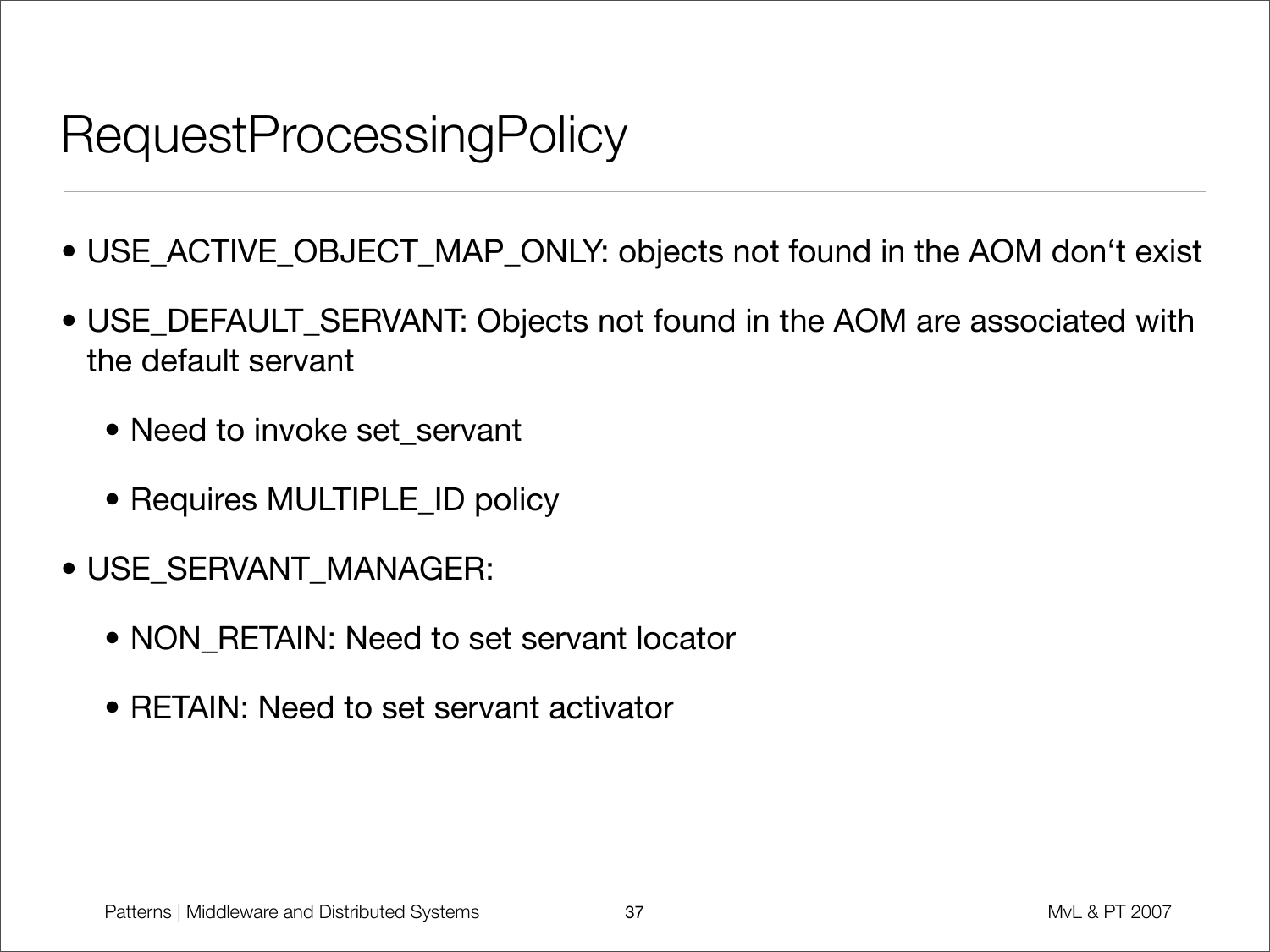### ImplicitActivationPolicy

- IMPLICIT\_ACTIVATION: support implicit activation
	- Requires SYSTEM\_ID and RETAIN
- NO\_IMPLICIT\_ACTIVATION: implicit activation is not supported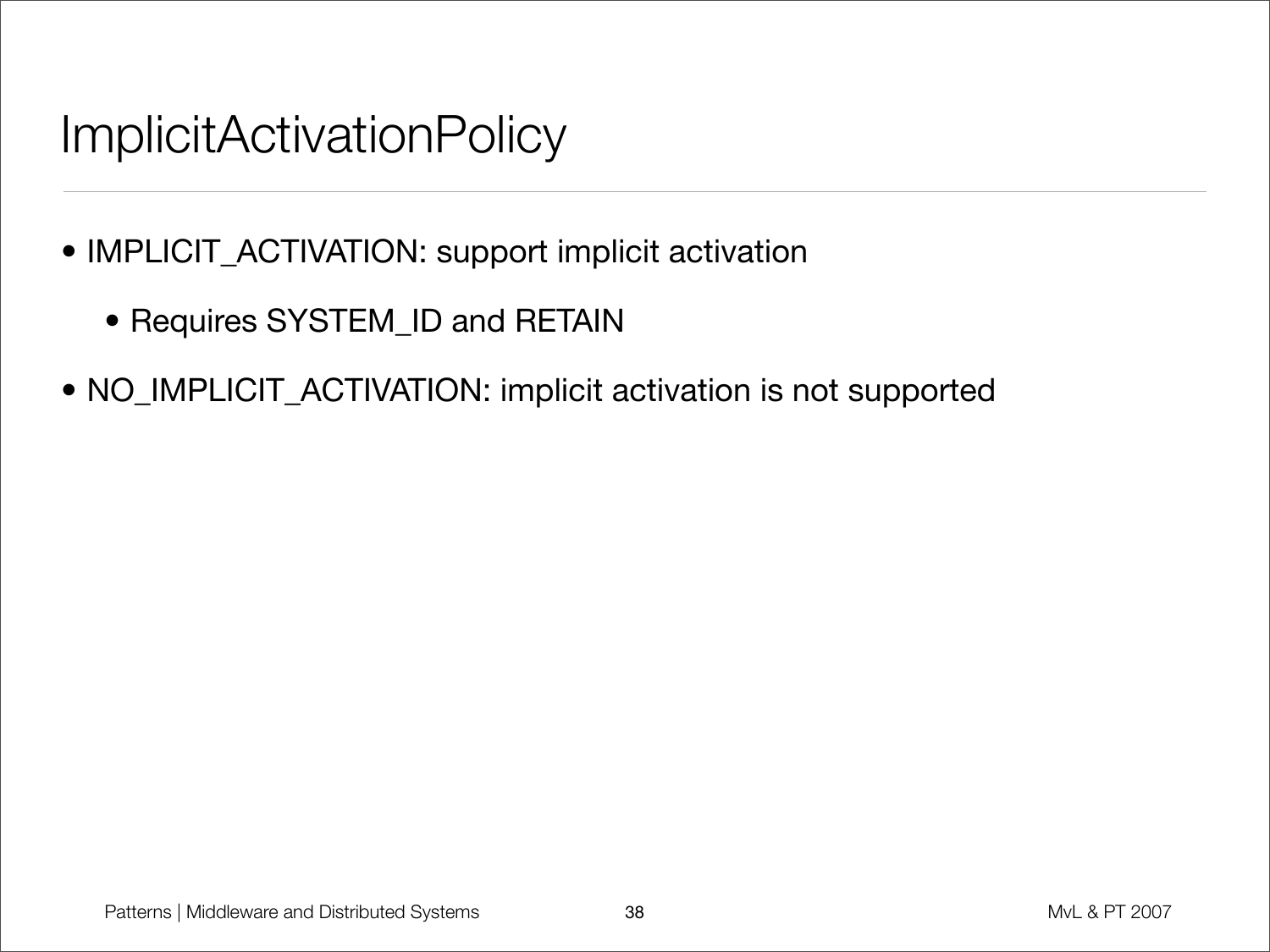```
local interface POA {
exception AdapterAlreadyExists {};
exception AdapterNonExistent {};
exception InvalidPolicy {unsigned short index;};
exception NoServant {};
exception ObjectAlreadyActive {};
exception ObjectNotActive {};
exception ServantAlreadyActive {};
exception ServantNotActive {};
exception WrongAdapter {};
exception WrongPolicy {}
```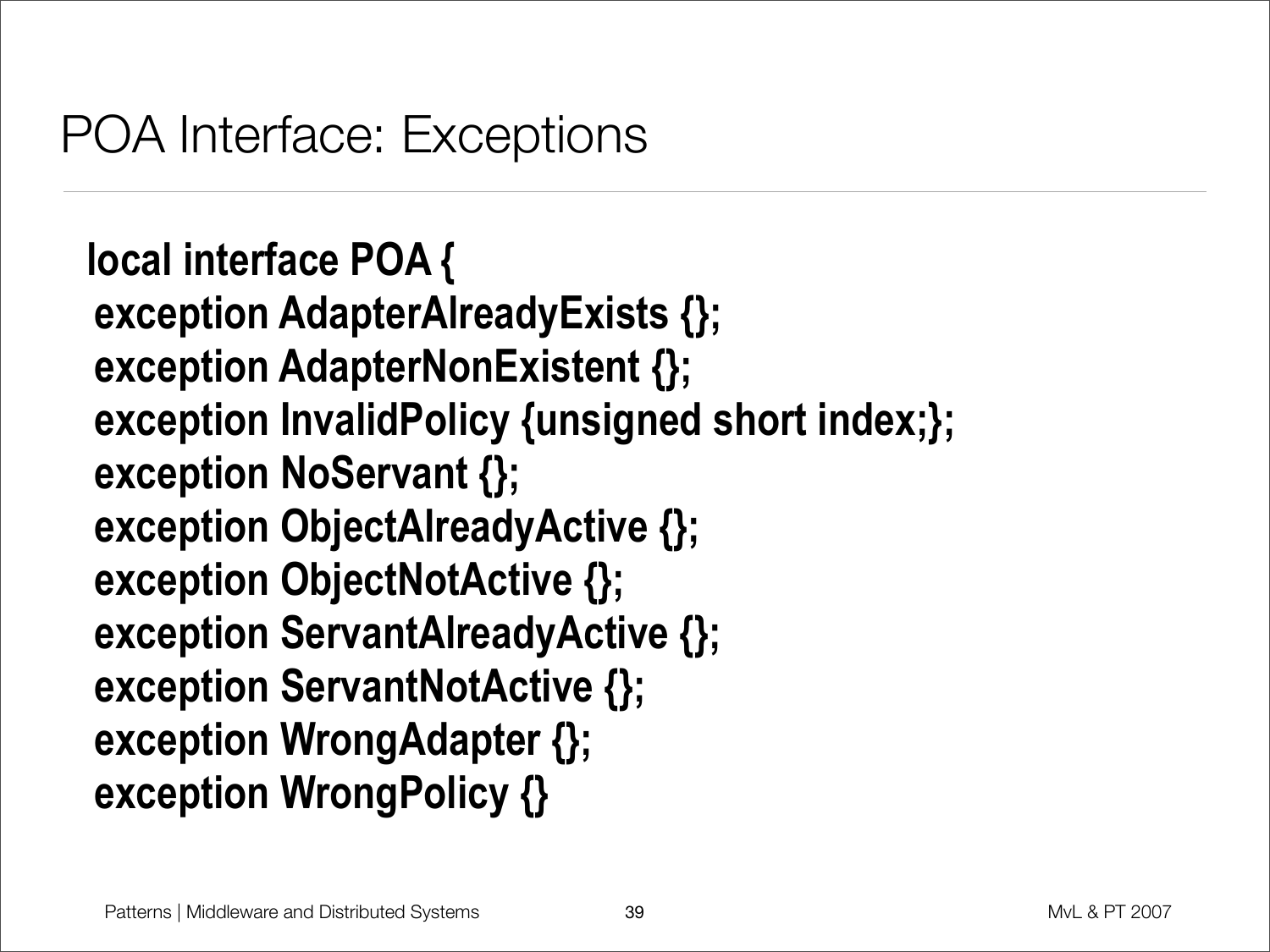### POA Interface: POA Creation and Destruction

**POA create\_POA( in string adapter\_name, in POAManager a\_POAManager, in CORBA::PolicyList policies) raises (AdapterAlreadyExists, InvalidPolicy); POA find\_POA( in string adapter\_name, in boolean activate\_it) raises (AdapterNonExistent); void destroy( in boolean etherealize\_objects, in boolean wait\_for\_completion);**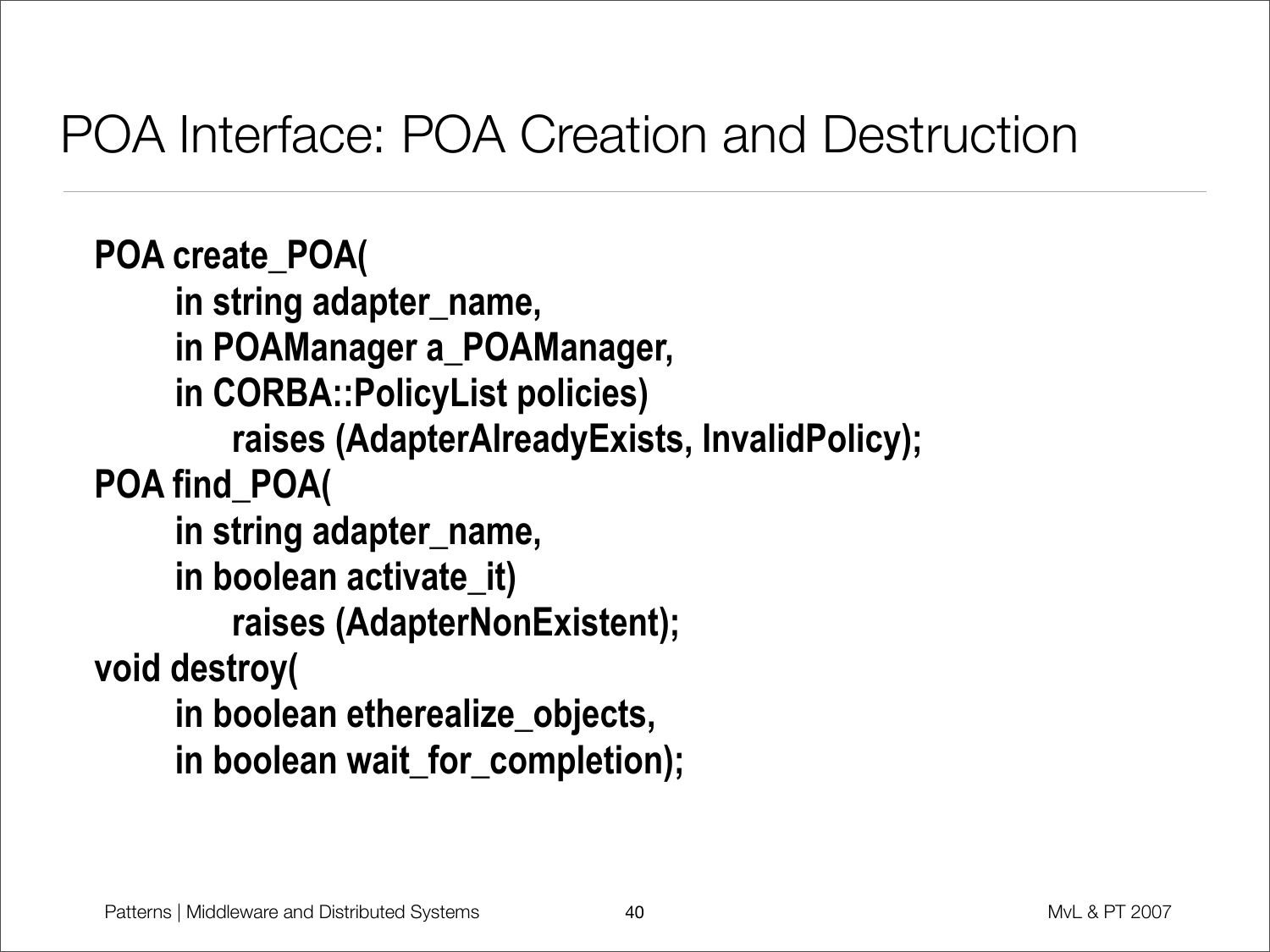**ThreadPolicy create\_thread\_policy(in ThreadPolicyValue value); LifespanPolicy create\_lifespan\_policy(in LifespanPolicyValue value); IdUniquenessPolicy create\_id\_uniqueness\_policy( in IdUniquenessPolicyValue value); IdAssignmentPolicy create\_id\_assignment\_policy( in IdAssignmentPolicyValue value); ImplicitActivationPolicy create\_implicit\_activation\_policy( in ImplicitActivationPolicyValue value); ServantRetentionPolicy create\_servant\_retention\_policy( in ServantRetentionPolicyValue value); RequestProcessingPolicy create\_request\_processing\_policy( in RequestProcessingPolicyValue value);**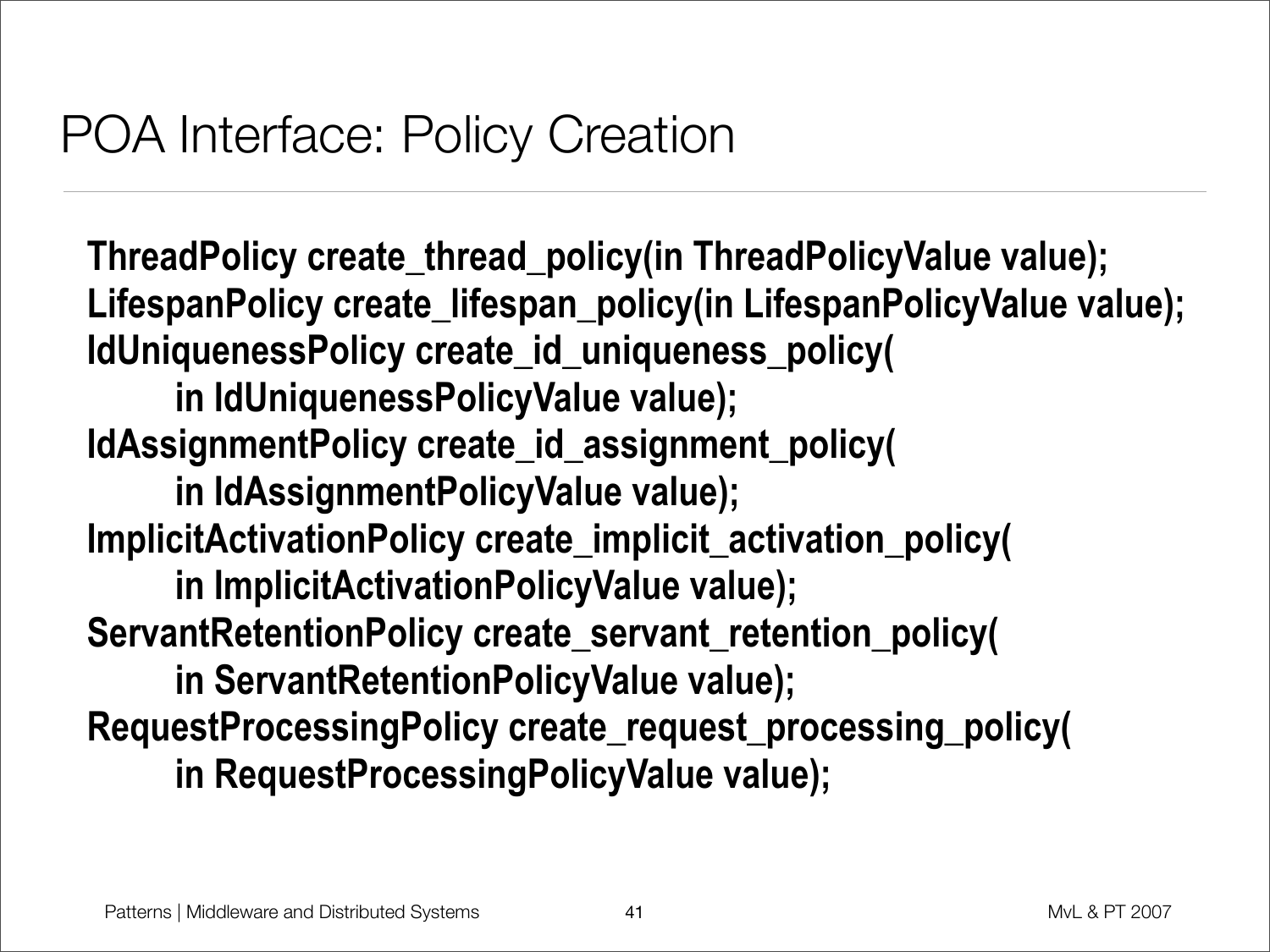#### POA Interface: Attributes

readonly attribute string the\_name;

readonly attribute POA the\_parent;

readonly attribute POAList the\_children;

readonly attribute POAManager the\_POAManager;

attribute AdapterActivator the\_activator;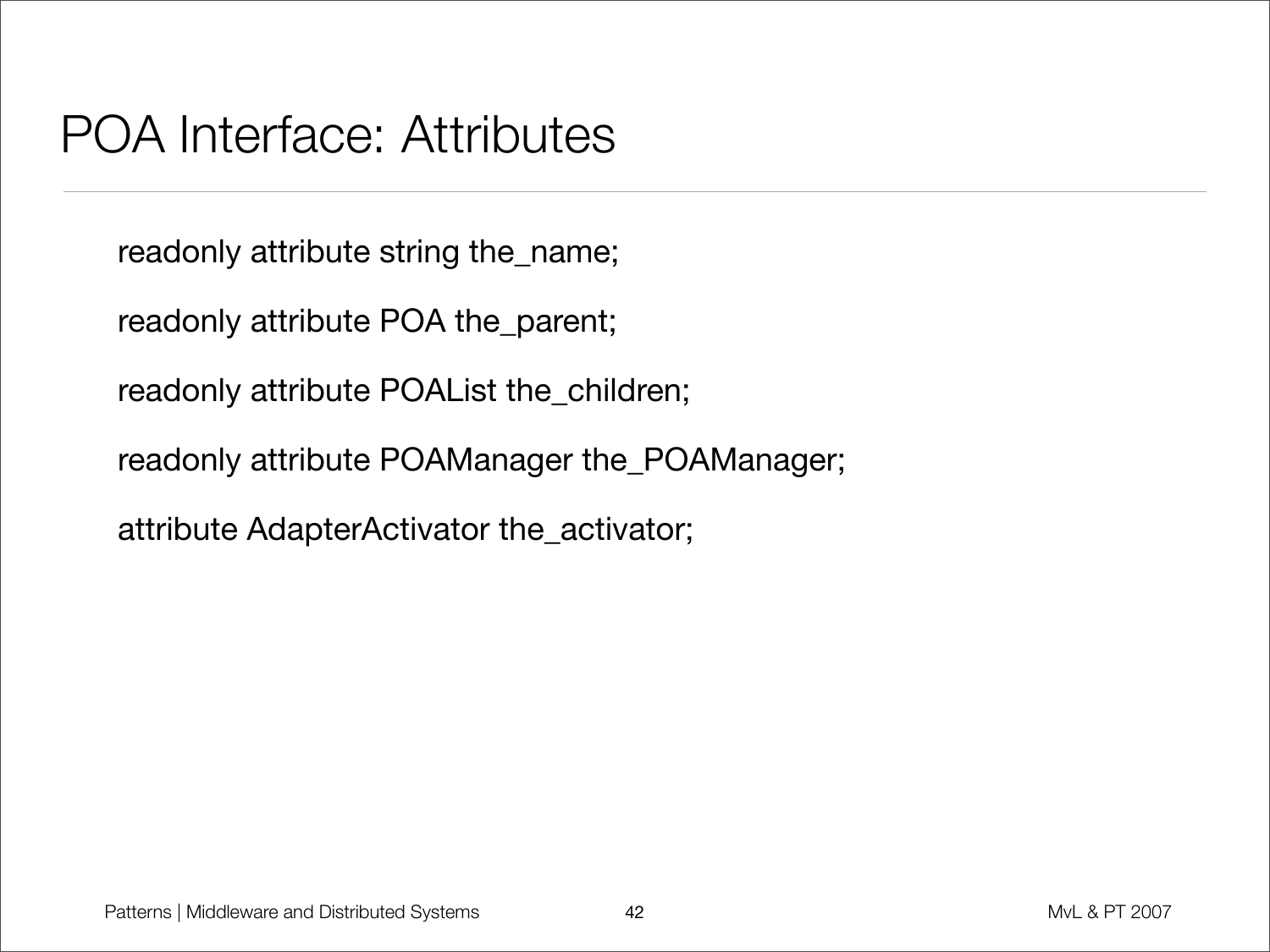### POA Interface: Servant Managers

**ServantManager get\_servant\_manager() raises (WrongPolicy); void set\_servant\_manager( in ServantManager imgr) raises (WrongPolicy);**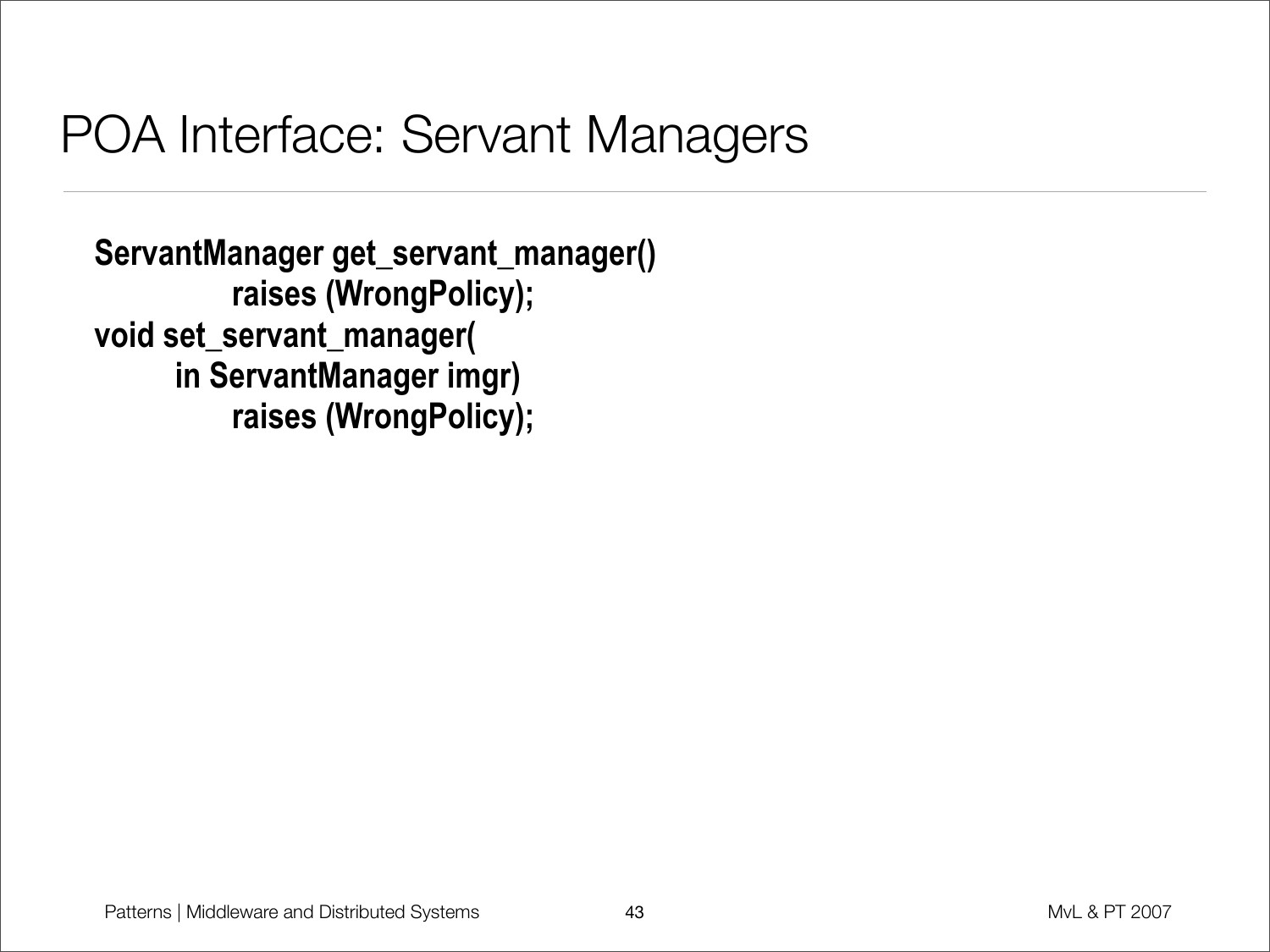## POA Interface: Default Servants

**Servant get\_servant() raises (NoServant, WrongPolicy); void set\_servant(in Servant p\_servant) raises (WrongPolicy);**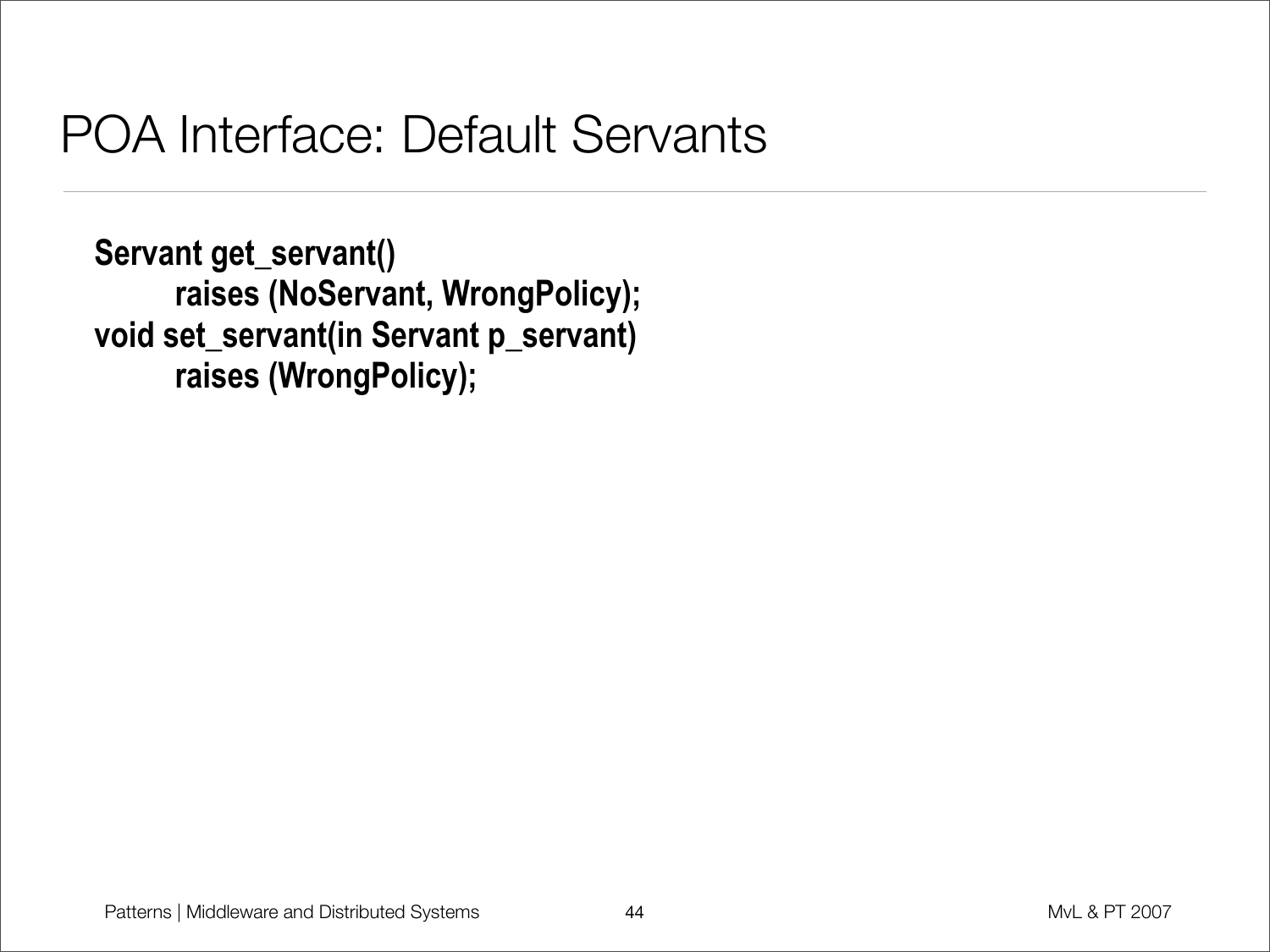**ObjectId activate\_object( in Servant p\_servant) raises (ServantAlreadyActive, WrongPolicy); void activate\_object\_with\_id( in ObjectId id, in Servant p\_servant) raises ( ServantAlreadyActive, ObjectAlreadyActive, WrongPolicy); void deactivate\_object( in ObjectId oid) raises (ObjectNotActive, WrongPolicy);**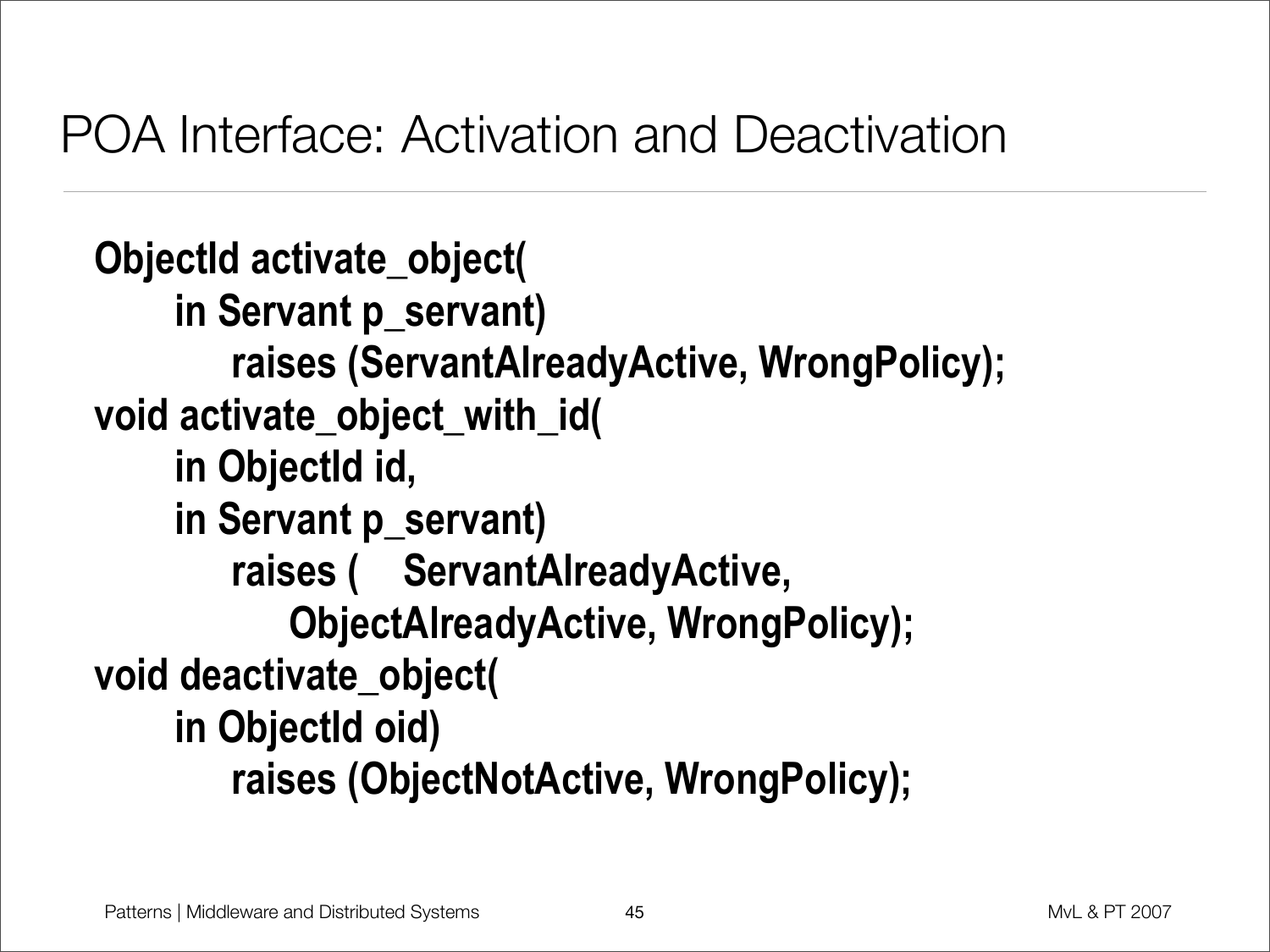### POA Interface: Reference Creation

```
Object create_reference (
     in CORBA::RepositoryId intf)
         raises (WrongPolicy);
Object create_reference_with_id (
     in ObjectId oid,
     in CORBA::RepositoryId intf
);
```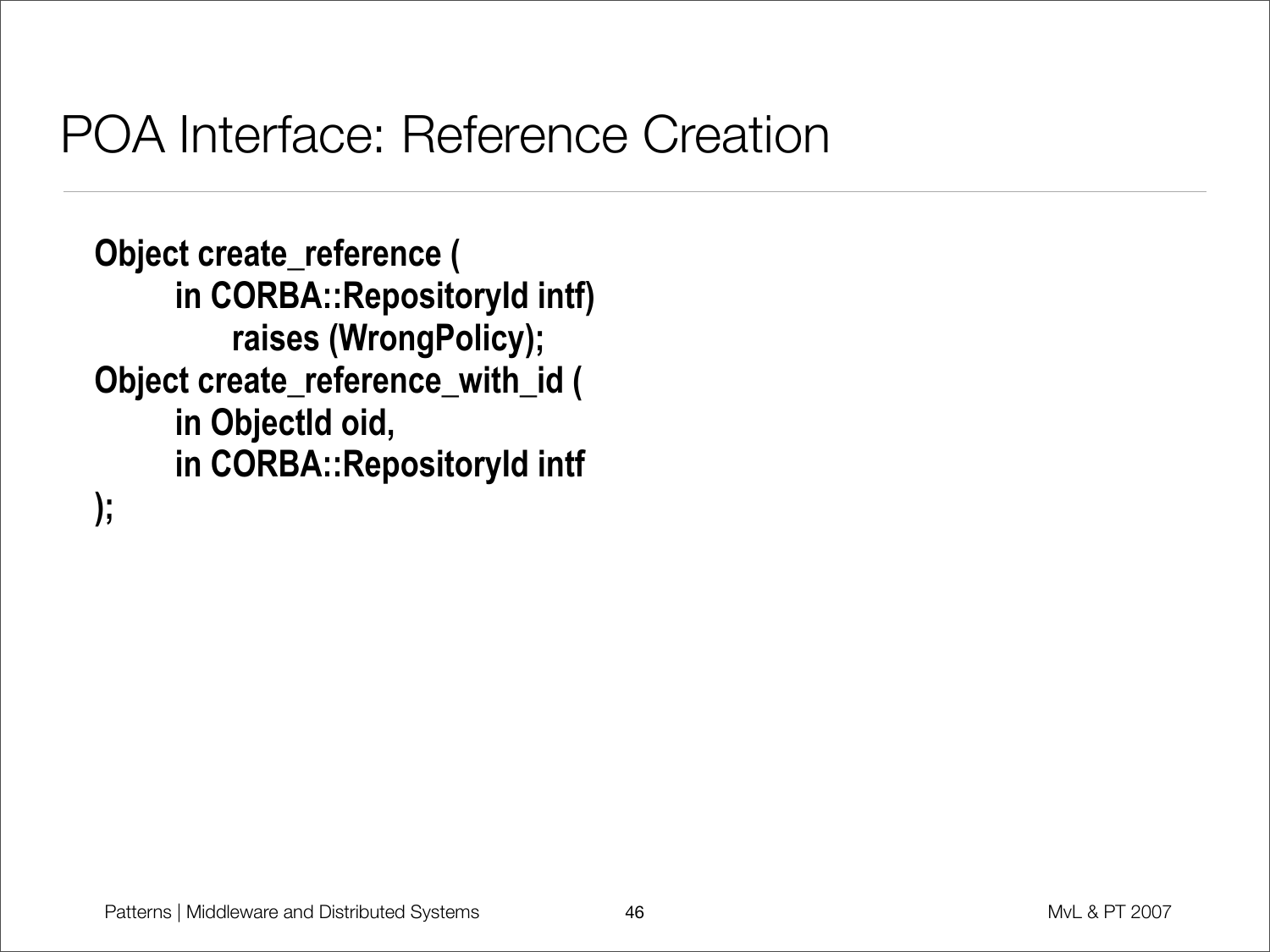## POA Interface: Identity Mapping

```
ObjectId servant_to_id(in Servant p_servant)
         raises (ServantNotActive, WrongPolicy);
Object servant_to_reference(in Servant p_servant)
         raises (ServantNotActive, WrongPolicy);
Servant reference_to_servant(in Object reference)
         raises(ObjectNotActive, WrongAdapter, WrongPolicy);
ObjectId reference_to_id(in Object reference)
         raises (WrongAdapter, WrongPolicy);
Servant id_to_servant(in ObjectId oid)
         raises (ObjectNotActive, WrongPolicy);
Object id_to_reference(in ObjectId oid)
     raises (ObjectNotActive, WrongPolicy);
readonly attribute CORBA::OctetSeq id;
```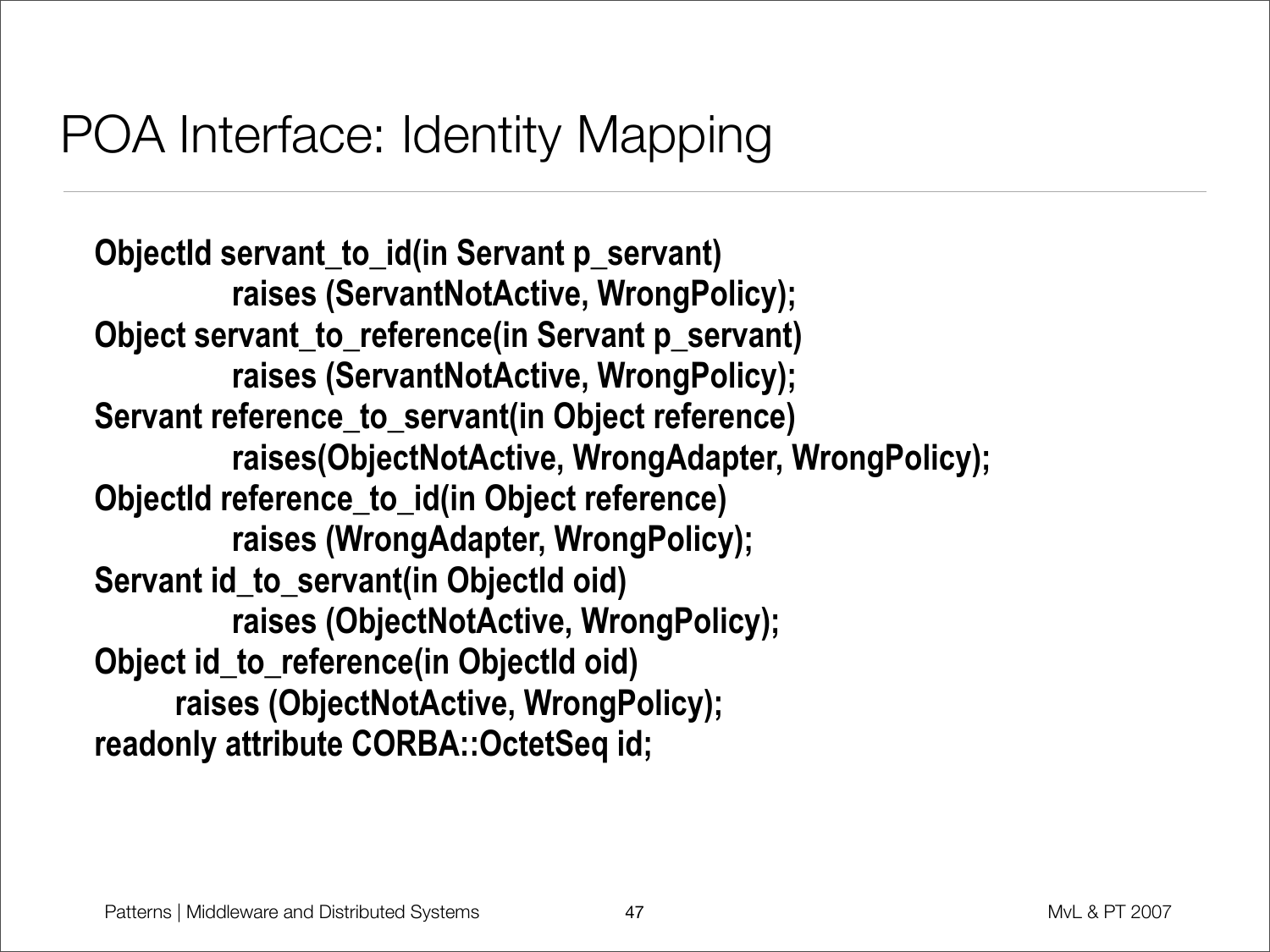# POACurrent

- Current objects: Thread-local
- Initial reference: "POACurrent"
- Determines object reference of current operation

```
local interface Current : CORBA::Current {
exception NoContext { };
POA get_POA() raises (NoContext);
ObjectId get_object_id() raises (NoContext);
Object get_reference() raises(NoContext);
Servant get_servant() raises(NoContext);
};
```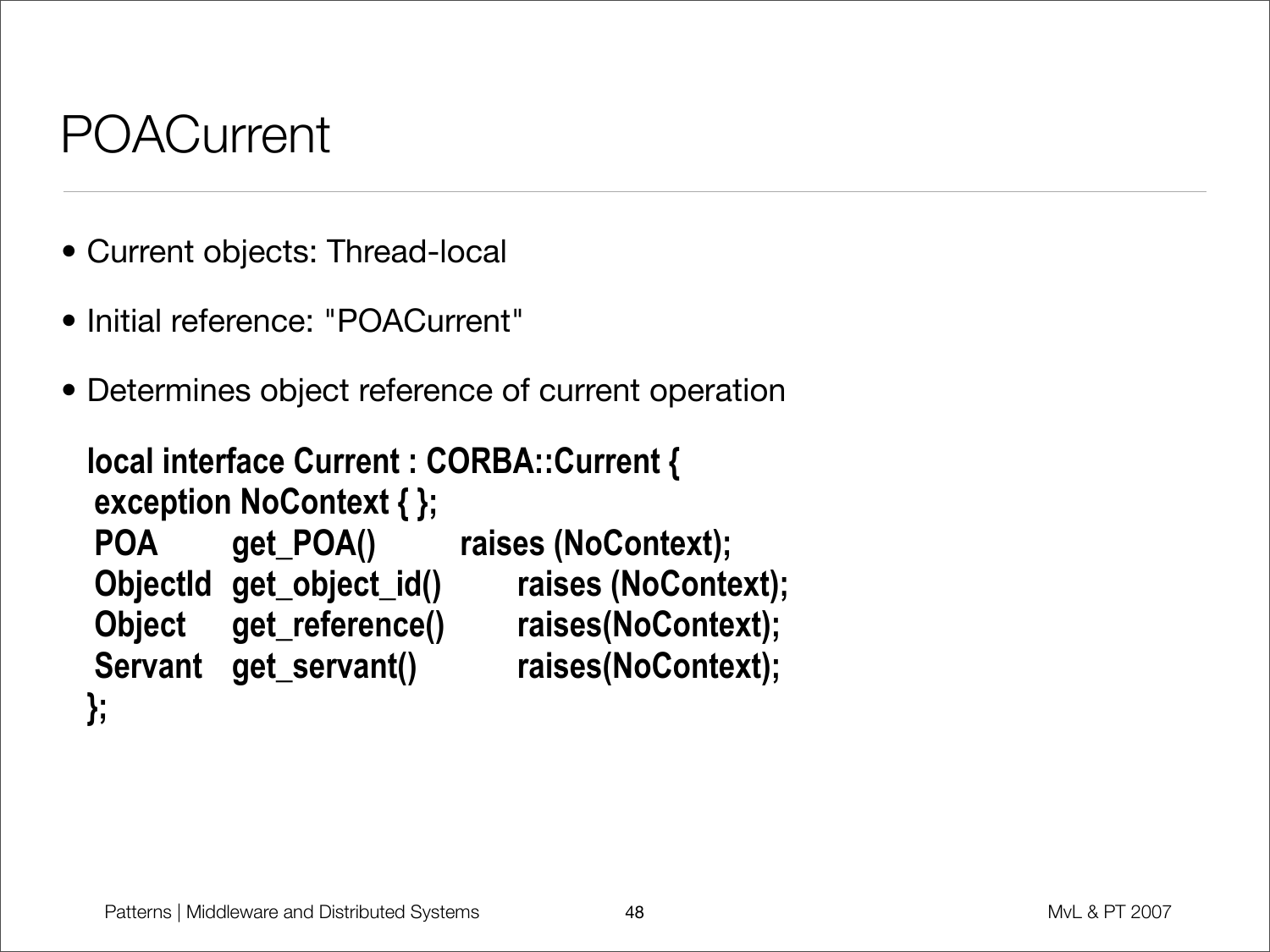Patterns | Middleware and Distributed Systems **49** 49 MyL & PT 2007

 $\bullet$  ...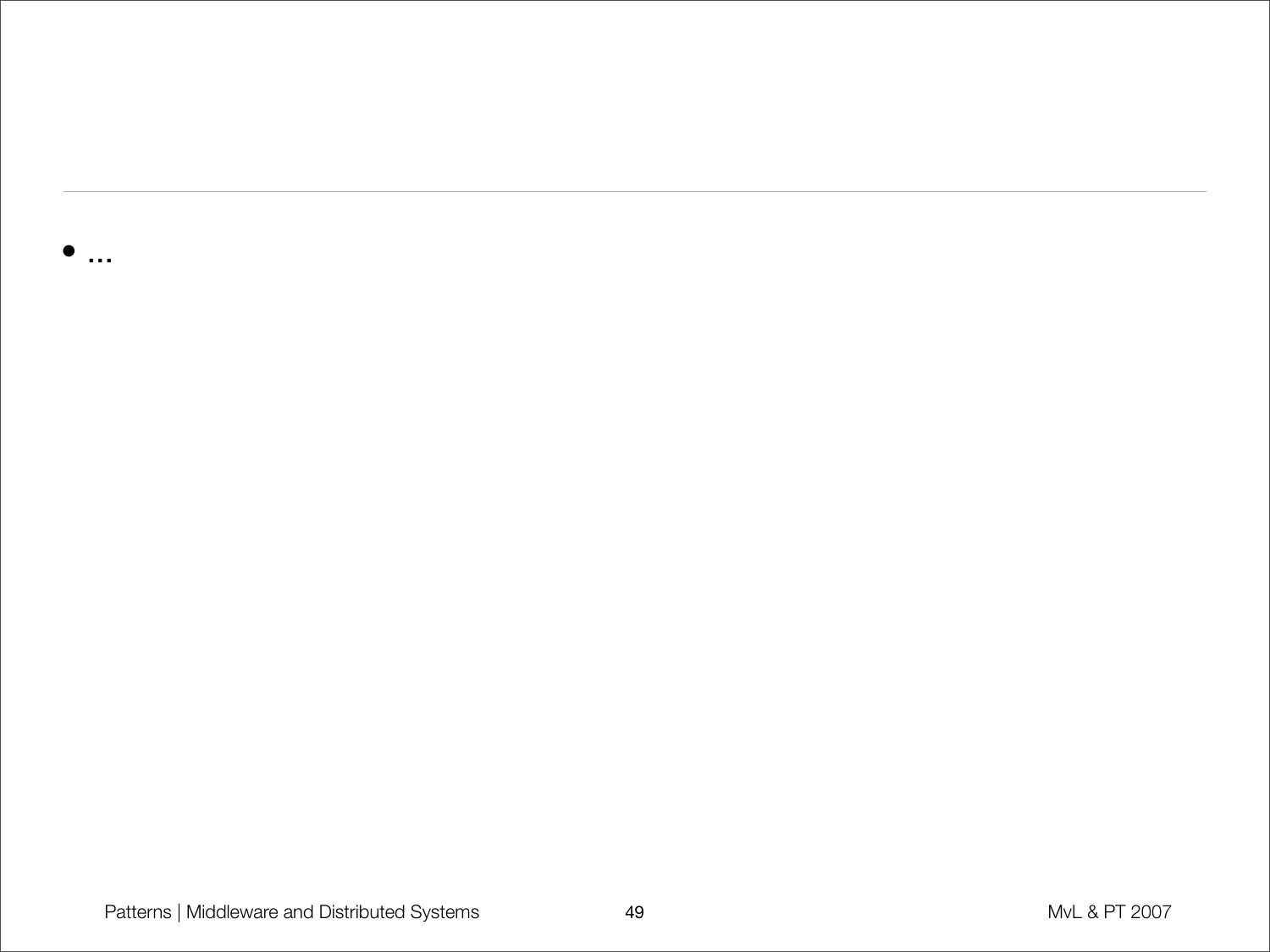#### Factory

- Gamma et.al.: Design Patterns
- Allow creation of an object without having to specify what specific class that object should have
- Examples discussed so far:
	- POA: ServantActivator, AdapterActivator
	- Others?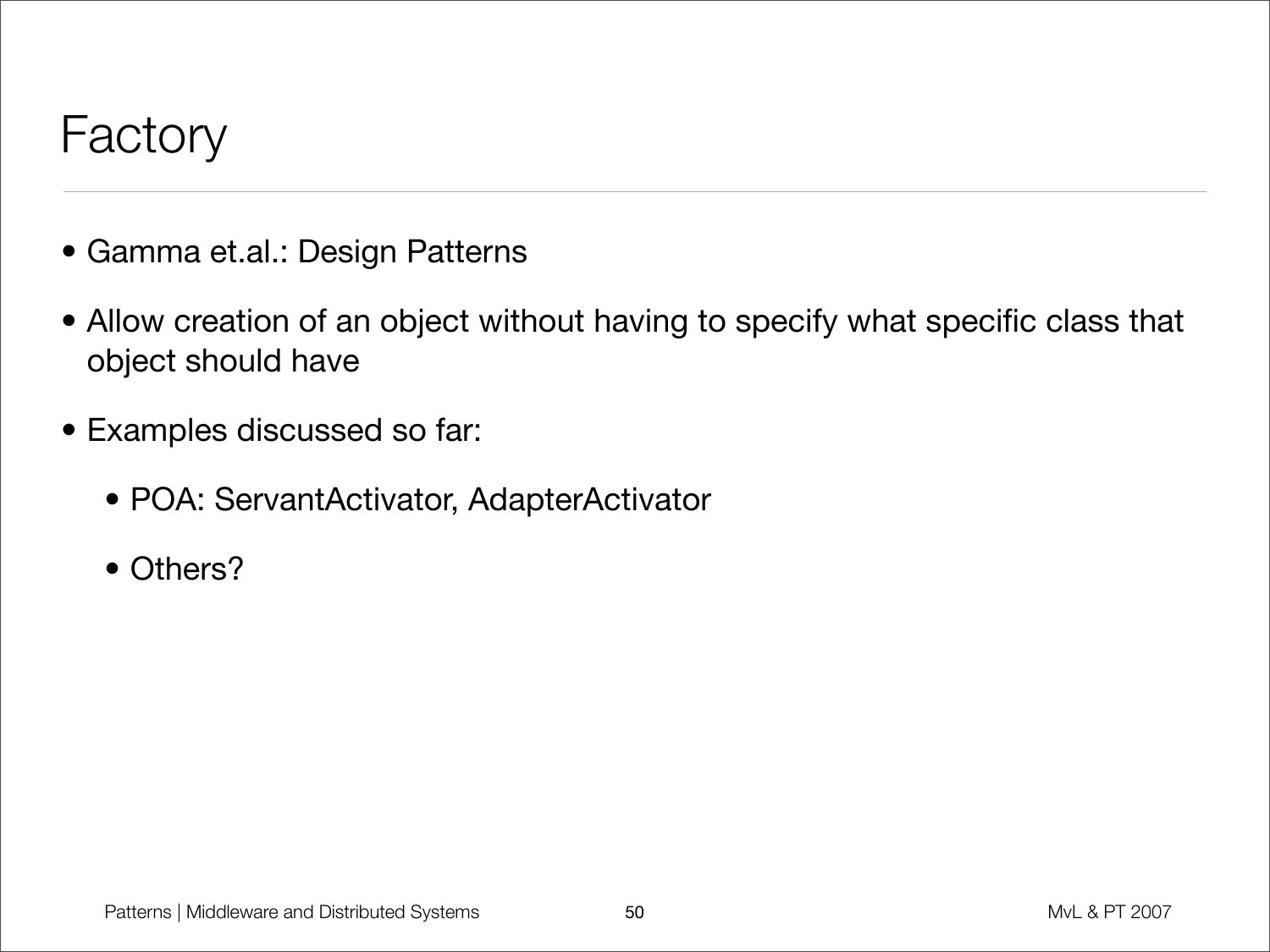# CosNaming::NamingContext

interface NamingContext{

```
NamingContext new_context();
```
NamingContext bind\_new\_context(in Name n) raises(...);

```
NamingContext destroy() raises(...);
```
 $/$ ...

```
};
```
• issues: location transparency, life cycle, federation